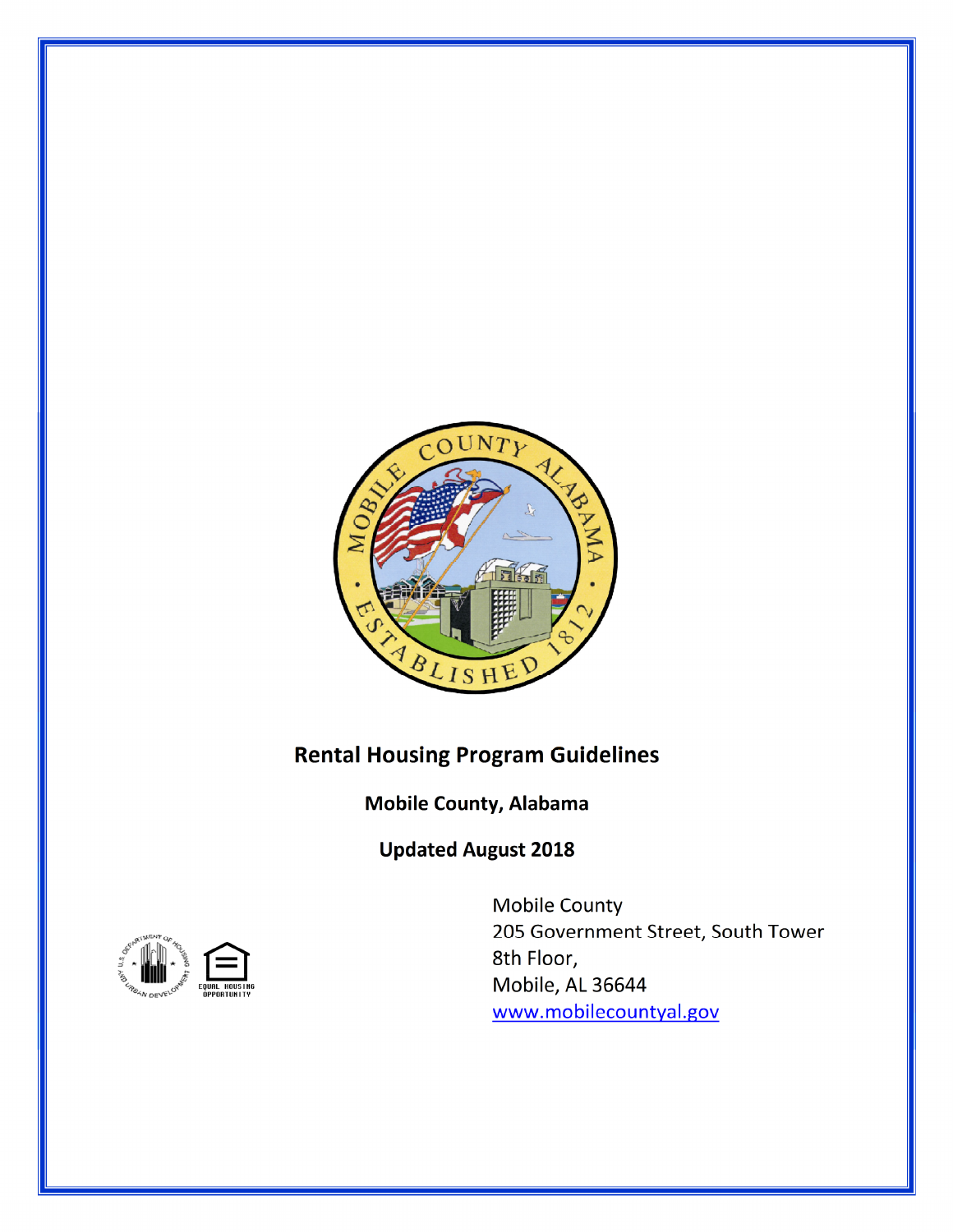# **Table of Contents**

| 1. |    |  |
|----|----|--|
| 2. |    |  |
|    | Α. |  |
|    | В. |  |
| 3. |    |  |
|    | А. |  |
|    | В. |  |
|    | C. |  |
|    | D. |  |
| Ε. |    |  |
|    | F. |  |
|    | G. |  |
| 4. |    |  |
|    | Α. |  |
|    | В. |  |
|    | C. |  |
|    | D. |  |
|    | E. |  |
| F. |    |  |
| 5. |    |  |
|    | А. |  |
|    | В. |  |
|    | C. |  |
|    | D. |  |
| 6. |    |  |
|    | А. |  |
|    | В. |  |
|    | C. |  |
|    | D. |  |
| 7. |    |  |
|    | А. |  |
|    | В. |  |
|    | C. |  |
|    | D. |  |
| 8. |    |  |
|    |    |  |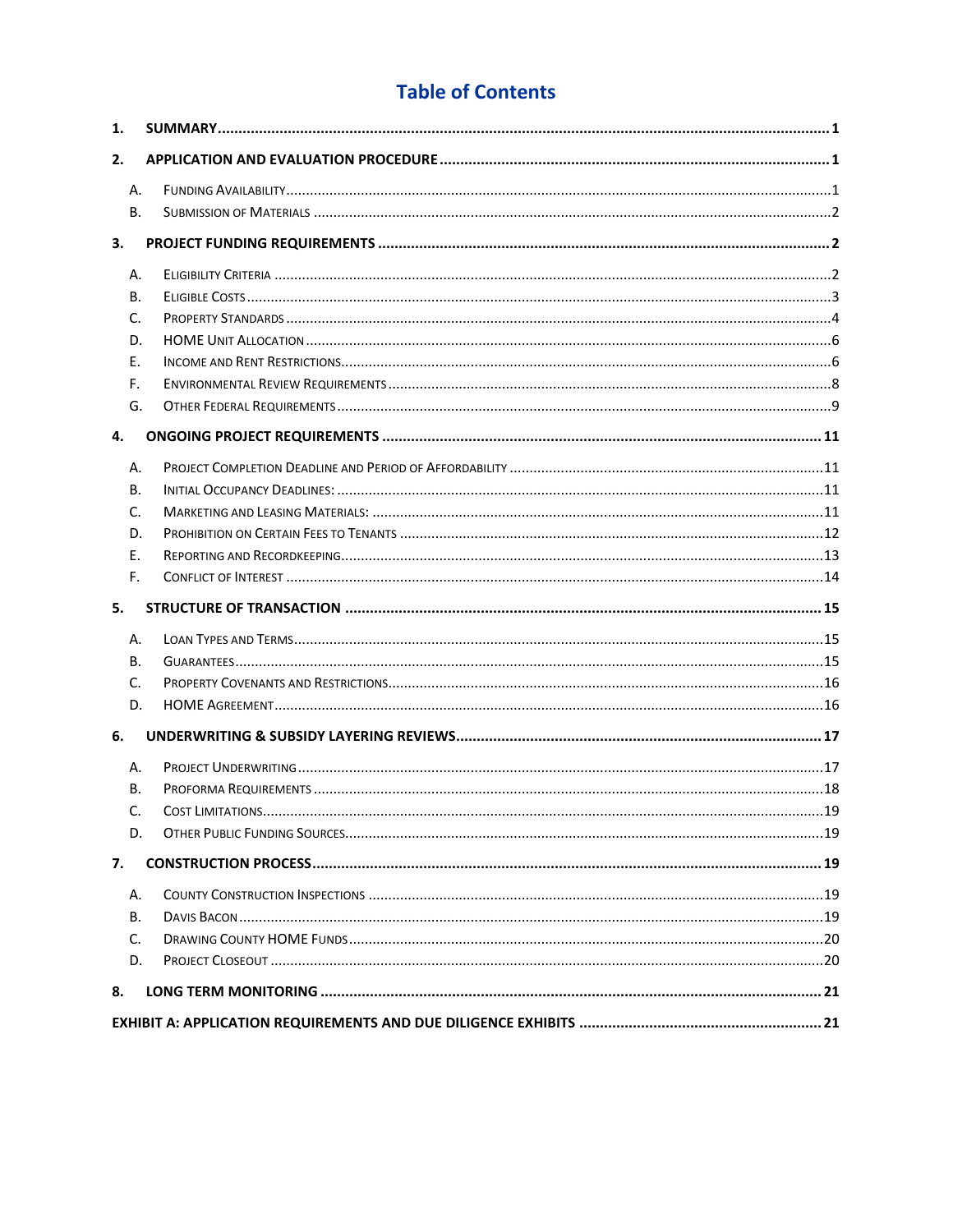# **1. Summary**

The Mobile County Commission (the County) supports the construction of new affordable rental housing for low- and very-low income households with its annual funding allocation from the U.S. Department of Housing and Urban Development's (HUD) HOME Investment Partnerships Program (HOME program). The HOME program was created under Title 11 of the Cranston-Gonzalez National Affordable Housing Act of 1990 with implementing regulations at 24 CFR Part 92. The HOME Program is intended to achieve four specific goals:

- To expand the supply of decent, safe, sanitary, and affordable housing with the primary focus on housing for low, very low, and extremely low-income families.
- Expand the capacity of nonprofit and Community Housing Development Organizations (CHDO) to plan and implement strategies for developing affordable housing.
- To strengthen the ability of local governments to design and implement strategies for achieving adequate supplies of decent, affordable housing.
- To encourage public, private, and non-profit partnerships to address affordable housing needs.

The County's HOME funds will be used to provide gap financing to projects located in Mobile County and within the Mobile County Consortium jurisdiction. The County's program will target housing in eligible areas that is affordable to people who are at or below 60% of the Mobile area's median family income ("AMI"). In exchange for low-cost permanent financing, property owners will agree to rent restrictions and to rent to low-income tenants for at least 20 years for new construction projects. Projects are monitored for compliance during this 20-year affordability period. Project sponsors must coordinate funders' requirements when there are multiple funding sources.

### **This document sets forth the requirements for the County's awards of HOME funds for rental projects.**

# **2. Application and Evaluation Procedure**

The County will generally issue a Rental Housing RFP on an annual basis. The RFP will outline specific application deadlines, any funding focus (e.g. by project type, population served, etc.), and other special considerations applied to a given funding round. Applications for HOME Rental Housing funding can be submitted at any time throughout the program year. If submitted outside of an RFP period, the County may consider an application based on the availability of funding, or such applications will be reviewed as a part of the County's next Rental Housing RFP process.

### **A. Funding Availability**

Upon submission of a proposal for HOME funds, County staff will conduct a review and analysis of the project and developers as presented in the proposal. Proposals will be scored based on criteria in the RFP. Regardless of strict numerical ranking, the scoring does not operate to vest in an applicant or project any right to a reservation or commitment of HOME funds. The County will, in all instances,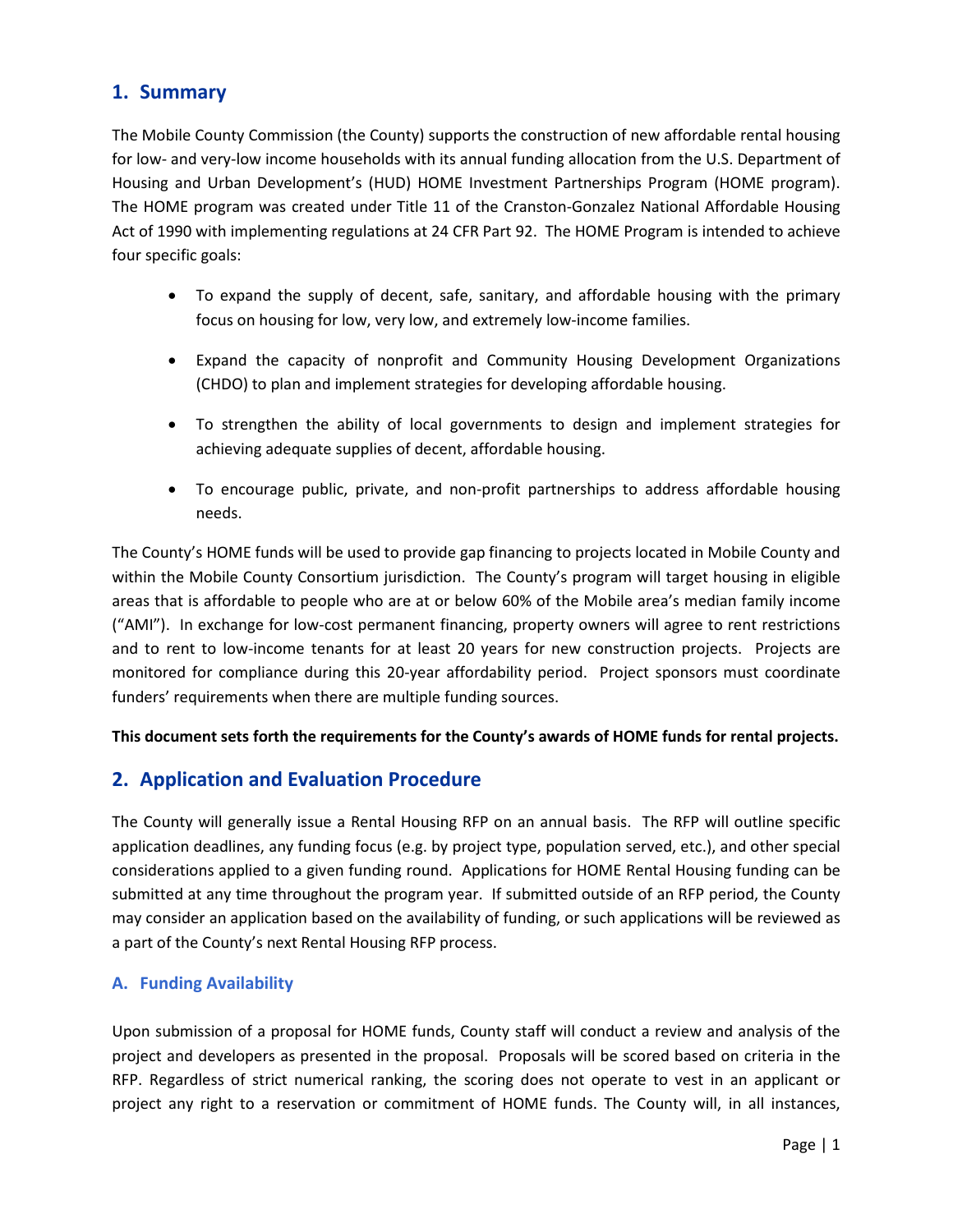commit HOME funds consistent with sound and reasonable judgment, prudent business practices, and the exercise of its inherent discretion.

Projects seeking County HOME funds prior to the receipt of all other funding sources, including state or federal tax credit reservations, may be provided with non-binding preliminary awards. Only projects with firm commitments for all other permanent and construction funding may receive binding commitments. Further, eligible Rental Housing projects will be provided funding awards upon Commission approval and may be contingent upon the 1) County's approval of the Mobile County Consortium Action Plan by the Mobile County Commission and HUD; 2) the County's receipt of HOME funds from HUD; 3) the applicant's award from the Alabama Housing Finance Authority (AHFA) for LIHTC, if applicable; and 4) the County's receipt of the HUD Authority to Use Grant Funds following completion of the Environmental Review process.

### **B. Submission of Materials**

All HOME Rental Housing Program applicants will need to comply with the submission criteria set forth in the County's HOME request for proposals and submit supporting documentation and due diligence items identified in Exhibit A. The County reserves the right to require the submission of additional information as needed to complete project underwriting.

Rental Housing applicants whose projects rely on the award of LIHTC must also submit a copy of their completed AHFA application, including all attachments, prior to the formal commitment of HOME funds.

## **3. Project Funding Requirements**

### **A. Eligibility Criteria**

#### **Eligible Applicants**

The County will fund developers and owners of affordable rental housing, including for-profit developers, non-profit developers, and County-designated CHDOs, with County HOME Rental Housing Program funds. Public housing units supported Public Housing Capital or Operating funds authorized by the 1937 Act are not eligible for HOME, however non-public housing units owned and developed by a public housing authority are eligible. The County generally will not fund individual owners of rental property, such as private individuals owning single-family residential rental properties. Prior to committing funds, the County will review the status of any organization seeking funds from the CHDO set-aside to ensure that it meets all HOME requirements and that it has sufficient staff capacity to carry out the project.

#### **Project Location**

Projects must be located in Mobile County and within the Mobile County Consortium jurisdiction, which includes the following areas:

- City of Bayou La Batre,
- Town of Creola,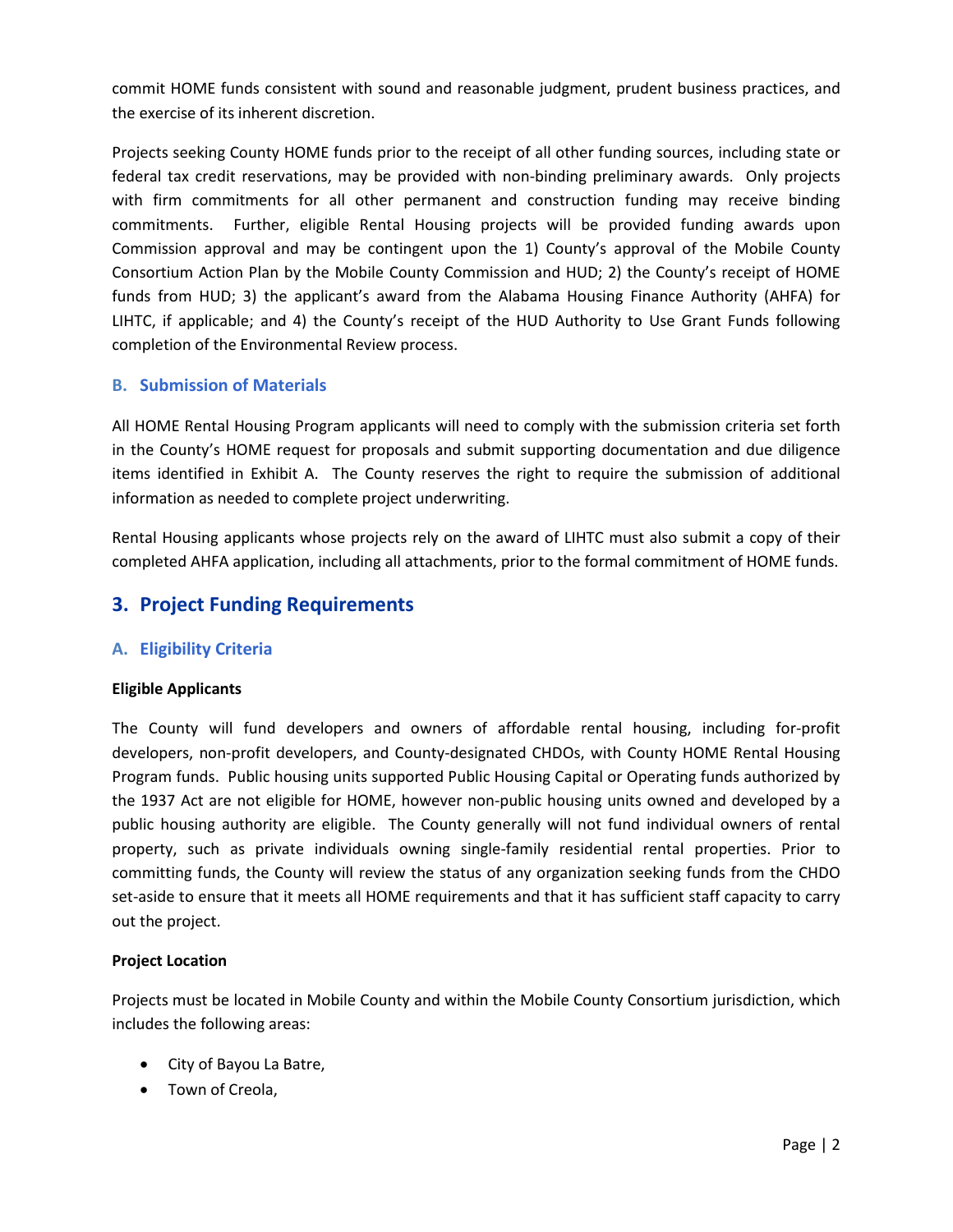- Town of Mount Vernon,
- City of Chickasaw,
- City of Citronelle,
- City of Prichard,
- City of Saraland,
- City of Satsuma,
- City of Semmes
- All of the unincorporated area of Mobile County, Alabama.

Projects located within the City of Mobile and the Town of Dauphin Island are not eligible.

#### **Project Types**

Funds will be provided for new construction ground level or elevator type projects. While the County will entertain any proposals meeting its criteria, in practice most projects will also require other public investment to be economically feasible. This may include projects also funded with other federally regulated affordable housing programs such as LIHTC, HUD Section 811, or Choice Neighborhoods. Projects shall be located on a single site. The County will not fund SROs or projects on scattered sites. RFPs issued by the County may further specify eligible project types and occupancy criteria including, but limited to, projects specified for either elderly or non-age restricted occupancy.

#### **Parameters of HOME Investment Funding**

Applications must include an investment of \$1,000 in HOME funds per HOME unit. In no case will the County investment exceed the maximum HOME investment allowed under 24 CFR 92.250.

Additionally, for projects involving both County and State HOME funds, the combined HOME funding investment shall not exceed the total maximum HOME investment allowed under 24 CFR 92.250.

Typically, the County will also establish a maximum cap on its investment in a single development. Such a limit will be based on the availability of funding and other County priorities and will be addressed in any RFP issued by the County.

#### **B. Eligible Costs**

Costs funded with the County's HOME funds must be eligible according to HOME Final Rule 24 CFR 92.206. The following additional limitations also apply:

- i. HOME funds shall not be used for luxury improvements according to 24 CFR 92.205.
- ii. With the exception of a rent-up reserve to cover initial operating deficits allowed under 24 CFR 92.206(d)(5), HOME funds shall not be used to capitalize reserves.
- iii. Acquisition costs shall be supported by an independent appraisal of the property. Acquisition costs exceeding the appraised value of the property will be ineligible for HOME funding reimbursement.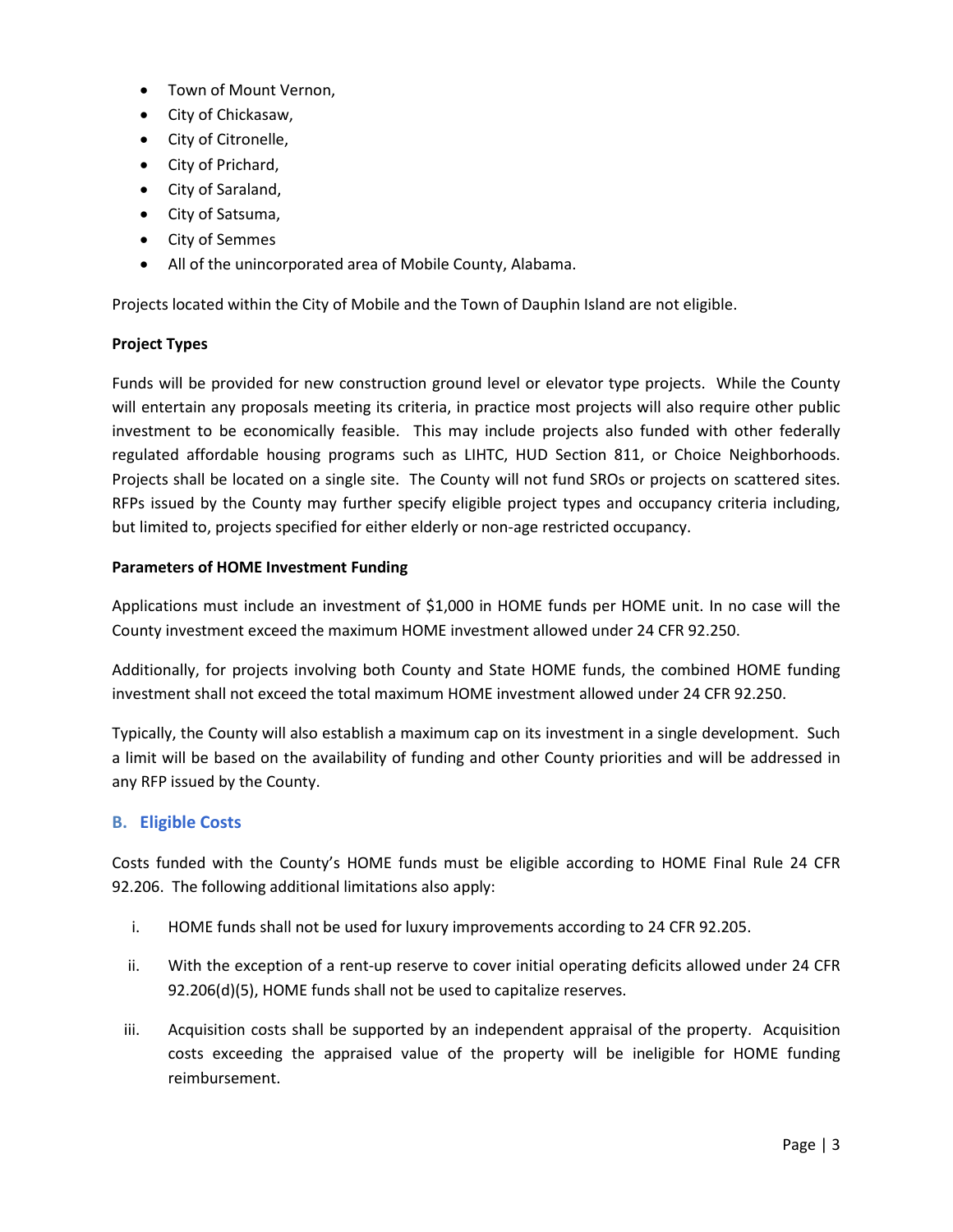- iv. HOME funds shall not be used for non-residential accessory structures such as free-standing community/leasing buildings, garages, carports, or maintenance structures. HOME funds may be used for community space or common laundry facilities included in residential buildings.
- v. With the exception of the costs of architectural, engineering, and related professional services required to prepare project plans as allowed by 24 CFR  $92.206(d)(1)$  incurred not more than 24 months prior to the commitment of HOME funds, the County will only disburse HOME for eligible costs incurred on or after the commitment of HOME funds.
- vi. HOME funds shall not be used for organizational costs such as partnership formation or syndication costs, especially those associated with Low Income Housing Tax Credits (LIHTC).

### **County Project Related Soft Costs**

The HOME program allows the County to include, as project costs, its internal soft costs specifically attributable to a HOME project. These may include consulting, legal, inspection, and staff costs associated with reviewing, processing, and overseeing the award of funds to the project. Projects must provide budget allowances for "Mobile County-Lender Due Diligence & Legal Costs" in the project's sources and uses and annual "Mobile County Compliance Monitoring Fees" in the operating budget.

The County will provide allowances/estimates to be used by applicants in any RFP issued.

#### **Cost Reasonableness**

Per the requirements of 92.250(b) and 24 CFR 2.225, all project costs must be reasonable, whether paid directly with HOME funds or not. The County will review project costs, including hard and soft costs, to evaluate their reasonableness and may, at its option, require applicants to obtain additional quotes, bids, or estimates of costs. County staff must be allowed the opportunity to conduct a cost analysis to determine costs reasonableness. Applications may be determined ineligible if access is not granted or costs are determined to be unreasonable.

#### **Identity of Interest**

Owners must disclose any identity of interest situations that may occur when contracting with related companies during either the development or ongoing operation of the project.

### **C. Property Standards**

To meet both HOME regulations and County goals, all HOME-funded projects must meet certain physical standards intended to provide quality affordable housing that is durable and energy efficient.

i. Construction must meet all applicable local codes.

For projects obtaining permits on or after October 1, 2016, Mobile County has adopted and enforces the following codes with amendments:

- 2012 International Building Code (IBC)
- 2012 International Residential Code (IRC)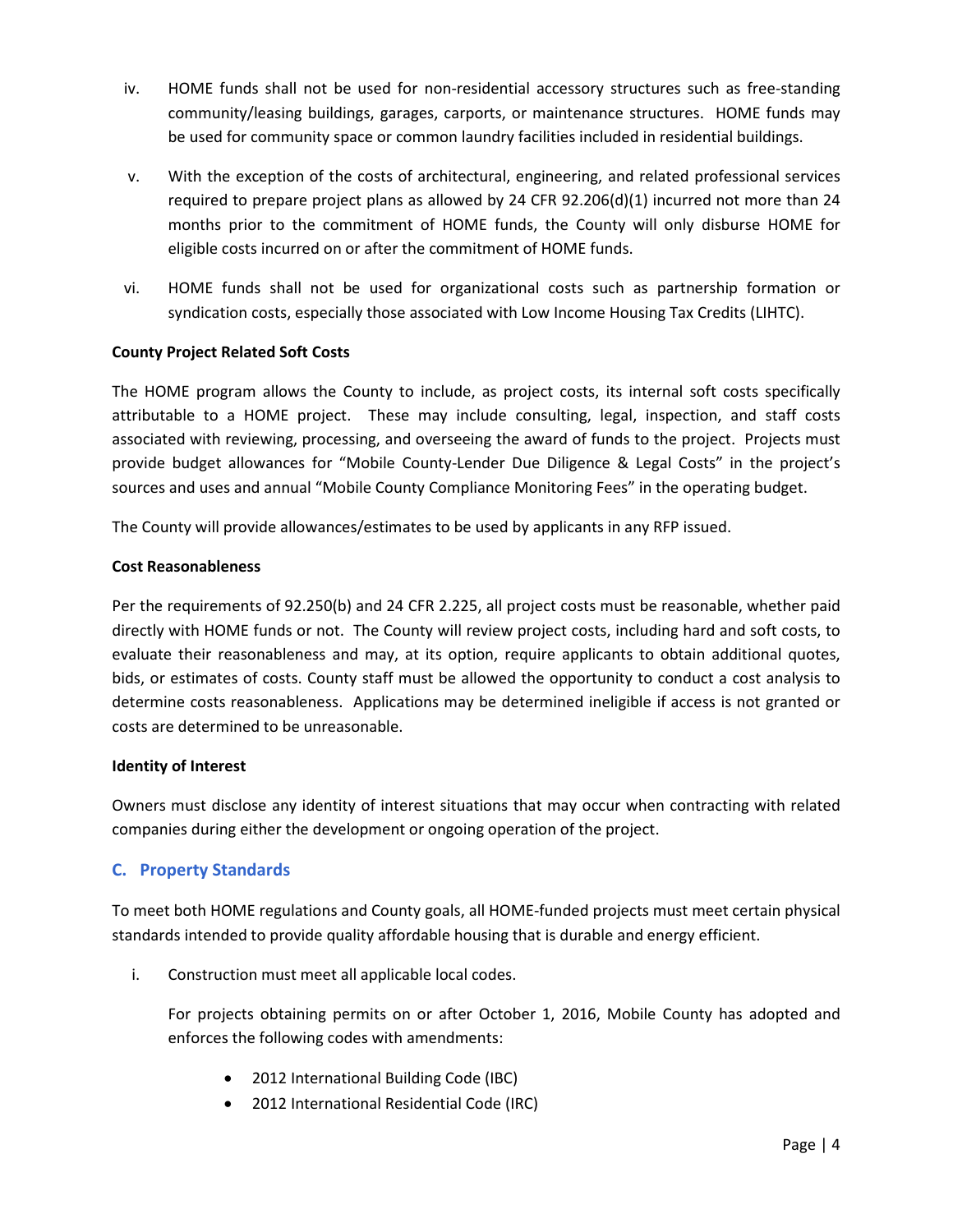- 2012 International Mechanical Code (IMC)
- 2012 International Plumbing Code (IPC)
- 2012 International Fuel Gas Code (IFGC)
- 2012 International Existing Building Code (IEBC)
- 2011 National Electric Code (NEC also known as NFPA 70)
- Commercial and Residential Energy Codes are the energy codes Adopted by the Alabama Energy and Residential Codes Board

Applicants and/or their architects are responsible for contacting Mobile County Public Works to obtain full details about all code requirements, including locally adopted modifications to the adopted international code standards.

- ii. All HOME projects must meet applicable Section 504/UFAS requirements. New construction projects with 5 or more HOME-assisted units must provide 5% of the development's units for physically disabled occupants and another 2% of units designed to be accessible to those with visual or hearing impairments. Additionally, covered multifamily dwellings, as defined at 24 CFR 100.201, must also meet the design and construction requirements required by the Fair Housing Act as outlined in 24 CFR 100.205.
- iii. All multifamily buildings (those with five or more units) in a HOME-assisted project must be equipped with "broadband infrastructure" as such term is defined in 24 CFR 5.100. Note this does not require the project owner to provide internet service to tenants; rather it requires installing the connections that tenants may use to obtain high-speed internet service.
- iv. All ground floor or elevator accessible units in multi-family structures funded with HOME funds shall be visitable and meet the following minimum Universal Design requirements:
	- Have at least one no-step main floor entry with a threshold of 1/2 inch or less;
	- All doorways on the main floor must be 32 inches wide when open at a 90-degree angle and must be equipped with lever-style handles;
	- All main floor hallways must be at least 42 inches wide;
	- All main floor bathrooms must include blocking for future grab bar installation which is not less than 33 inches and no more than 36 inches above the floor (this does not require grab bars actually be installed during construction, just that blocking be put in place); and
	- Each unit must be provided with at least one half-bathroom on the main floor with i) a clear floor space of 30 by 48 inches centered on and contiguous to the sink that is not encroached by the swing path of the bathroom door and ii) a sink and toilet that allow for parallel or head-on approach by a person in a wheelchair.
- v. All projects must have a fully-equipped laundry room if washer/dryer connections are not provided in each unit;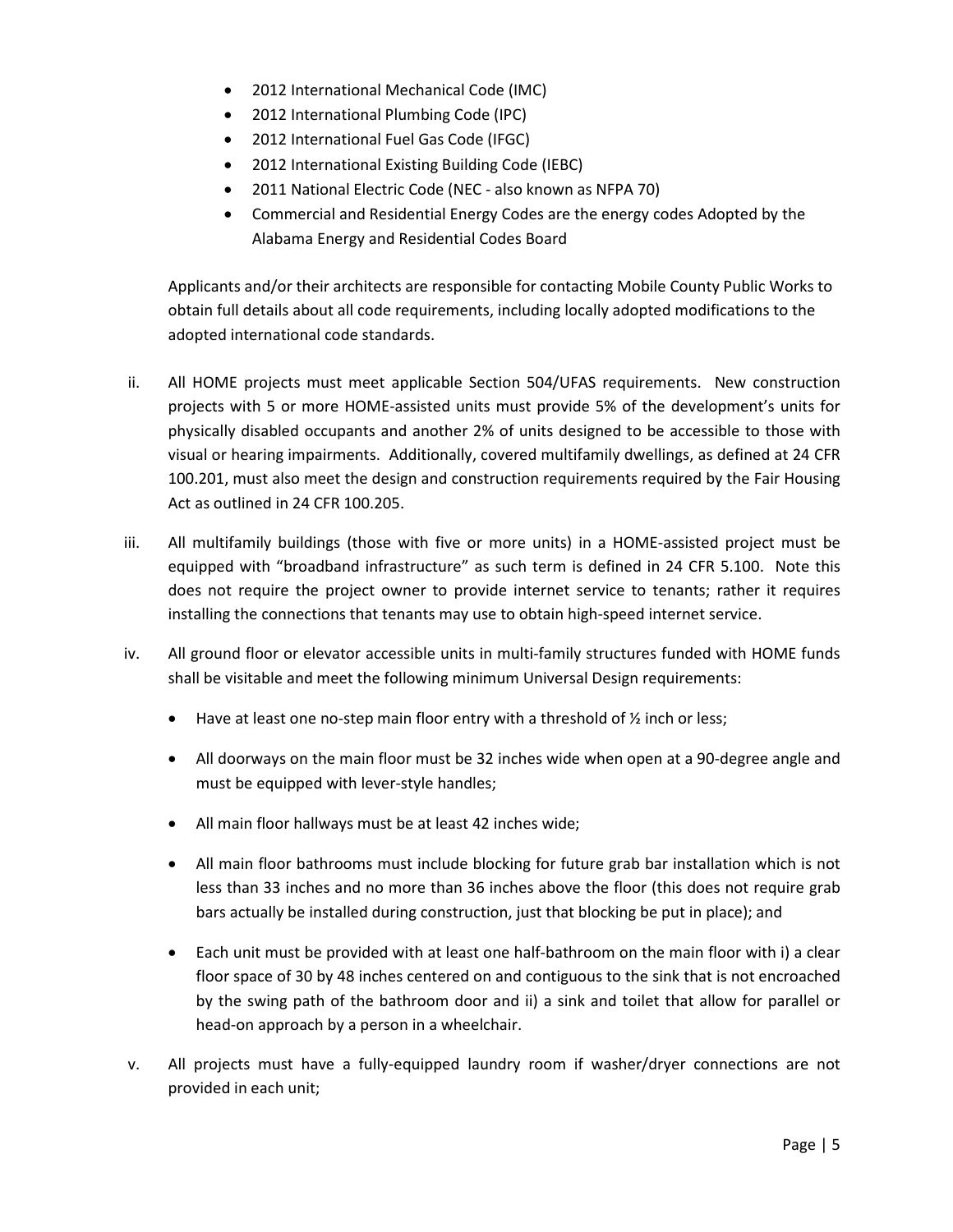- vi. Complex must have, or have access to, an accessible van or public transportation;
- vii. Site shall be served by public sewer, public water, and public road;
- viii. Site shall be in a designated Fire District or served by a Fire Department;
- ix. Units must be equipped with the following appliances: Refrigerator, range/oven, dishwasher, and garbage disposal. Developers may also propose to include in-unit clothes washers and dryers, microwave/vent fan combination units, as appropriate. If the Energy Star program rates the type of appliances being installed, the developer must furnish the units with Energy Star rated appliances. Note however that not all appliances are rated by the Energy Star program.

#### **D. HOME Unit Allocation**

In general, HOME units will be "floating units" and evenly distributed among the unit types in the development. If the development's units are not comparable, "fixed units" must be designated. In the case of developments with comparable units, the County will designate units as HOME-assisted in proportion to the percentage of HOME investment in the transaction, whichever is greater. For example, if HOME represents 10% of the project's total HOME-eligible cost, at least 10% of each unit type will be HOME units.

HOME-assisted units shall be designated as either "High HOME units" or "Low HOME units." In projects with five or more HOME-assisted units, at least 20% of the HOME-units, rounded up to a whole number, must be designated as Low HOME units. Generally, the County will only designate the minimum number of Low-HOME units required unless the applicant requests that additional Low-HOME units be designated to coordinate income and rent restrictions with other project requirements.

#### **E. Income and Rent Restrictions**

To qualify as affordable housing, HOME units must be rented only to households with certain incomes at rents regulated by the program to be affordable to low income households.

#### **Income Limits**

- i. At initial occupancy, all High HOME units must be occupied by tenants with household incomes at or below 60% of the Area Median Income (AMI). Following turnover, High HOME units must be leased to tenants with household incomes at or below 80% AMI; and
- ii. Low HOME units must be rented exclusively to tenants with household incomes at or below 50% AMI both at initial occupancy and throughout the project's affordability period.

#### **Rent Limits**

i. High-HOME units must be rented at or below the High-HOME rent as published by HUD. In general, HUD will calculate the High-HOME rent to be the lesser of the applicable Fair Market Rent or a rent equal to 30% of 65% of the adjusted area median income, adjusted for unit size.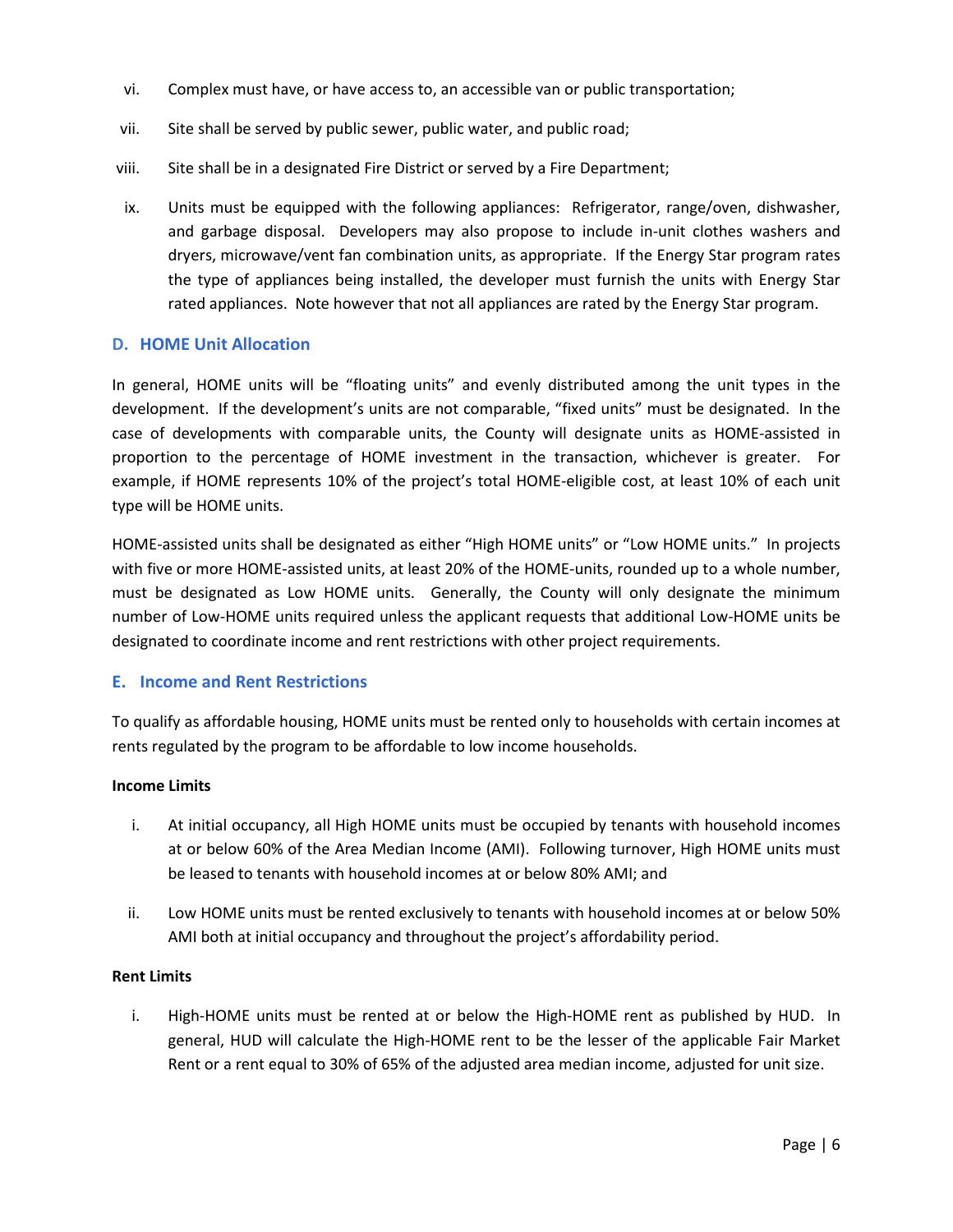- ii. Low-HOME units must be rented at or below the Low-HOME rent as published by HUD. In general, HUD calculates the Low-HOME rent to be the lesser of the applicable Fair Market Rent of a rent equal to 30% of 50% of the area median income, adjusted for unit size.
- iii. The County must approve the development's rent schedule annually.

### **Adjustment for Tenant Paid Utilities**

- i. The High- and Low-HOME rent limits are gross rent limits. The actual rent collected from a tenant must be adjusted taking into account an allowance for tenant paid utilities.
- ii. Utility allowances must be calculated using the HUD Utility Schedule Model or another projectspecific methodology acceptable to HUD and the County. In no case may HOME projects utilize an area-wide utility allowance schedule developed by the local Public Housing Authority.
- iii. The County must approve the development's utility allowance annually.

#### **Income Verification**

All projects shall use the HUD Part 5 definition of income for determining income eligibility. Prior to signing a lease, income must be verified for all new tenants using at least two months of source documentation in accordance with 24 CFR 92.203(a)(1)(i). When available, the County prefers the use of 3<sup>rd</sup> party verification as the primary means of documenting income.

During the period of affordability, the income of in-place tenants must be re-certified using source documentation at least every sixth year of the project's affordability period (e.g. in the sixth year, all inplace tenants must be re-certified using source documentation even if a given tenant is only in his/her second year of occupancy). In other years, owners must re-certify the income of existing tenants annually but may use one of the options in 92.203, unless the County requires that a project use one of the methods exclusively:

- i. Re-verifying income annually through source documentation;
- ii. Obtaining a written statement from the household regarding annual household income. However, source documentation for all existing tenants must be reviewed at least every  $6<sup>th</sup>$  year of the affordability period; or
- iii. Obtaining a written statement from the administrator of a government program under which the households receives benefits and which examines each year the annual income of the household.

#### **Rent Adjustments**

HUD provides HOME income and rent limits on an annual basis, usually in the spring. Each year, county staff will provide this information to owners following its publication by HUD. Utility allowances will also be reviewed and adjusted, as needed, annually. Owners must obtain County approval before implementing HOME unit rent increases. Owners shall also provide not less than 30 days' written notice to tenants upon receiving County approval for HOME unit rent increases.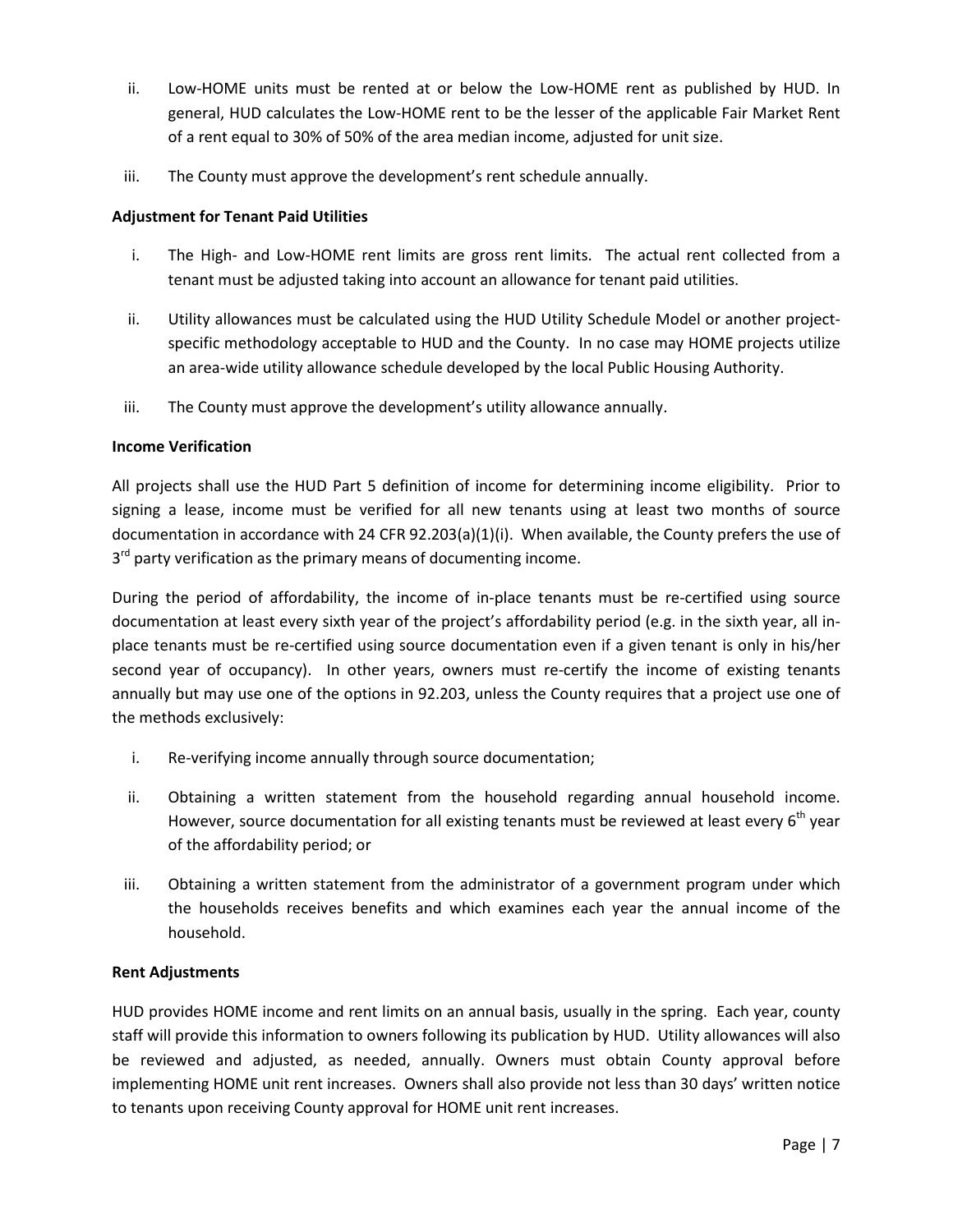HOME assisted units are considered to be compliant despite a temporary increase in income exceeding HOME requirements for existing tenants. However, in such cases there are detailed requirements about how to adjust the rent of such tenants and how to restore overall project compliance. These are outlined in the HOME Model Guide "Compliance in HOME Rental Projects: A Guide for Property Owners," which is available online at:

### https://www.hudexchange.info/resources/documents/ComplianceinHOMERentalProjects\_GuideforProp ertyOwners.pdf

For projects with floating units, when an existing tenant's income increases beyond 80% AMI adjusted for household size, the tenant's gross rent will be increased to the lesser of the unassisted market rent for the unit or 30% of the tenant's adjusted household income. When the income of an existing tenant of a Low-HOME unit increases above 50% AMI but is below 80% AMI, the rent for that tenant will be increased to the High-HOME rent following the replacement of the Low-HOME unit. In both cases, the next available unit in the project should be rented, based on the project's compliance needs, as a Lowor High-HOME unit.

Notwithstanding, over-income tenants of HOME assisted units that have been allocated low-income housing tax credits must pay rent according to Section 42 of the Internal Revenue Code of 1986 (26 U.S.C. 42).

### **F. Environmental Review Requirements**

Federally-assisted projects are subject to a variety of environmental requirements. Developers should be familiar with these requirements and are strongly encouraged to discuss any questions they have with County staff prior to entering into a purchase agreement or submitting an application.

- i. All Rental Housing projects shall be implemented in accordance with environmental review regulations as defined 24 CFR Part 58.
- ii. The County shall be responsible for conducting the environmental review and completing all necessary public notifications, and the request for release of funds (RROF) from HUD. The applicant is responsible for cooperating with the County in the environmental review process and providing information necessary for the County to fulfill its responsibilities under Part 58 and other applicable regulations.
- iii. Submitting an application for HOME funds triggers environmental review requirements under 24 CFR 58, including the National Environmental Policy Act (NEPA). Once an application for federal funds is submitted, a development proposal is now subject to the environmental review requirements and requires an environmental clearance and issuance of a Release of Funds (ROF) by the US Department of Housing and Urban Development.

Developers are prohibited from undertaking or committing or expending any funds to (including non-federal funds) any physical or choice-limiting actions on the site prior to an environmental clearance as required by Part 58. Physical and choice limiting actions include, but are not limited to, property acquisition, demolition, movement, rehabilitation, conversion, repair or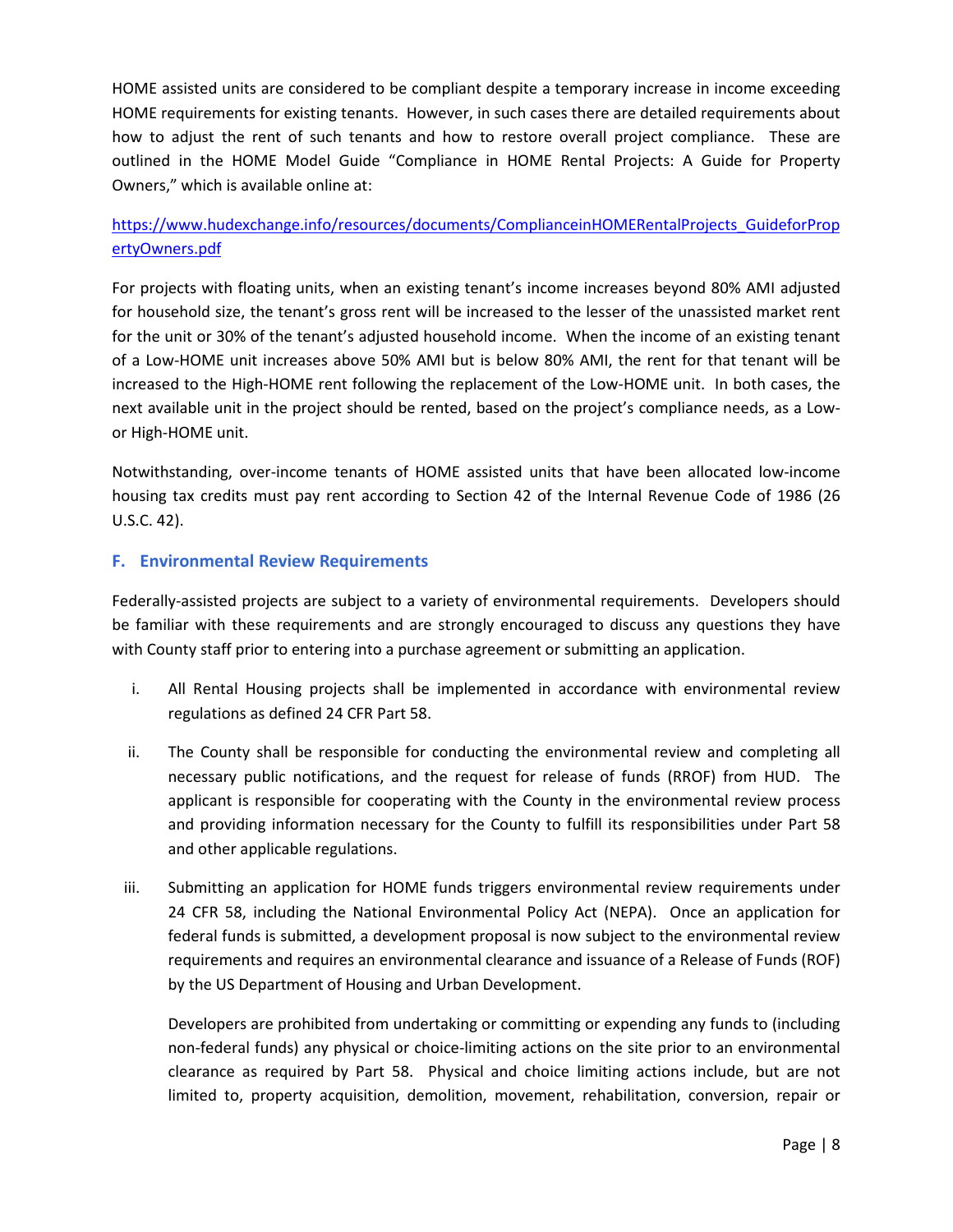construction. This prohibition applies regardless of whether federal or non-federal funds are used, and taking a choice limiting action prior to completion of the required environmental clearance process will result in the denial of any HOME funds from the County.

iv. Rental Housing applicants whose projects rely on the award of LIHTC will also be required to comply with the applicable Alabama Housing Finance Authority's (AHFA) Environmental Policy Requirements for both Low Income Housing Tax Credits and HOME. While not required at the time of application submission, an acceptable Environmental Report (i.e., presented in the required format and meeting requisite AHFA standards) must be provided to Mobile County in advance of a funding commitment.

### **G. Other Federal Requirements**

#### **Nondiscrimination and Equal Opportunity**

The following federal nondiscrimination and equal opportunity guidelines apply to all Rental Housing projects and affect both development and operation of assisted housing:

- i. The Fair Housing Act (42 U.S.C. 3601-19) and implementing regulations at 24 CFR part 100 et seq.;
- ii. Executive Order 11063, as amended by Executive Order 12259 (3 CFR, 1959-1963 Comp., p. 652 and 3 CFR, 1980 Comp., p. 307) (Equal Opportunity in Housing Programs) and implementing regulations at 24 CFR part 107;
- iii. Title VI of the Civil Rights Act of 1964 (42 U.S.C. 2000d- 2000d-4) (Nondiscrimination in Federally Assisted Programs) and implementing regulations at 24 CFR part 1
- iv. The Age Discrimination Act of 1975 (42 U.S.C. 6101-6107) and implementing regulations at 24 CFR part 146
- v. Section 504 of the Rehabilitation Act of 1973 (29 U.S.C. 794) and implementing regulations at part 8 of this title
- vi. Title II of the Americans with Disabilities Act, 42 U.S.C. 12101 et seq.; 24 CFR part 8; Section 3 of the Housing and Urban Development Act of 1968 (12 U.S.C. 1701u) and implementing regulations at 24 CFR part 135;
- vii. Executive Order 11246, as amended by Executive Orders 11375, [[Page 41]] 11478, 12086, and 12107 (3 CFR, 1964-1965 Comp., p. 339; 3 CFR, 1966- 1970 Comp., p. 684; 3 CFR, 1966-1970 Comp., p. 803; 3 CFR, 1978 Comp., p. 230; and 3 CFR, 1978 Comp., p. 264, respectively) (Equal Employment Opportunity Programs) and implementing regulations at 41 CFR chapter 60;
- viii. Executive Order 11625, as amended by Executive Order 12007 (3 CFR, 1971- 1975 Comp., p. 616 and 3 CFR, 1977 Comp., p. 139) (Minority Business Enterprises); Executive Order 12432 (3 CFR, 1983 Comp., p. 198) (Minority Business Enterprise Development).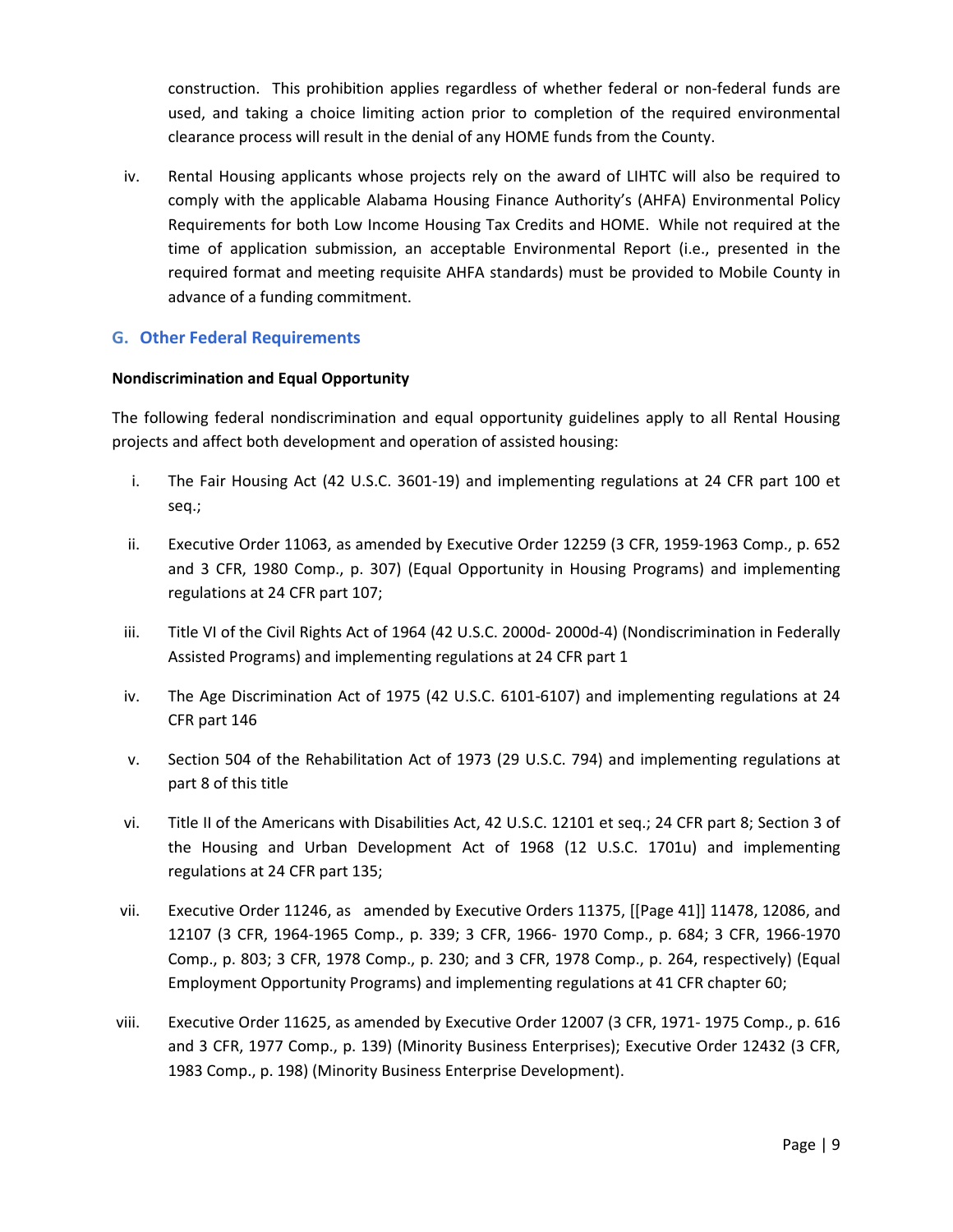- ix. Executive Order 12138, as amended by Executive Order 12608 (3 CFR, 1977 Comp., p. 393 and 3 CFR, 1987 Comp., p. 245) (Women's Business Enterprise). The nondiscrimination provisions of Section 282 of the National Affordable Housing Act of 1982.
- x. The requirements of 24 CFR 5.105(a)(2) requiring that HUD-assisted housing be made available without regard to actual or perceived sexual orientation, gender identity, or marital status and prohibiting owners (or their agents) from inquiring about the sexual orientation or gender identity of an applicant for, or occupant of, HUD-assisted housing for the purpose of determining eligibility for the housing or otherwise making such housing available. This prohibition on inquiries regarding sexual orientation or gender identity does not prohibit any individual from voluntarily self-identifying sexual orientation or gender identity.
- xi. The requirements of 24 CFR 92.359 and 24 CFR Part 5, Subpart L which implement provisions of the Violence Against Women Act (VAWA), as amended, which provides various protections to applicants and tenants who are victims of domestic violence, dating violence, sexual assault, and stalking. Notwithstanding the title of the statute, VAWA's requirements and tenant protections apply regardless of any individual's sex, gender identity, or sexual orientation.

#### **Uniform Relocation Act (URA)**

All Rental Housing projects fall under requirements of the URA. Any project resulting in permanent relocation/displacement of households will not be funded by the County. Applicants must further document that any purchase of property meets the requirements of URA, including provision of notices to the seller identifying the transaction as a voluntary sale not under the threat of eminent domain. To ensure compliance with URA, applicants should consult the County to understand the requirements of URA and reference the URA forms included in the RFP prior to submitting an application involving an occupied property.

#### **Davis Bacon**

Davis Bacon federal prevailing wage requirements shall apply to all Rental Housing projects with 12 or more units assisted with HOME funds.

#### **Minority Business Enterprise and Women Business Enterprise (MBE/WBE) Plan**

Developers must maintain a MBE/WBE plan that demonstrates marketing and solicitation of MBE/WBE businesses and contractors for the construction of the project.

#### **Section 3**

Developers must maintain a Section 3 plan that demonstrates a marketing plan to include Section 3 contractors in the construction of the project.

#### **Excluded Parties**

The County will not fund projects owned, developed, or otherwise sponsored by any individual, corporation, or other entity that is suspended, debarred, or otherwise precluded from receiving federal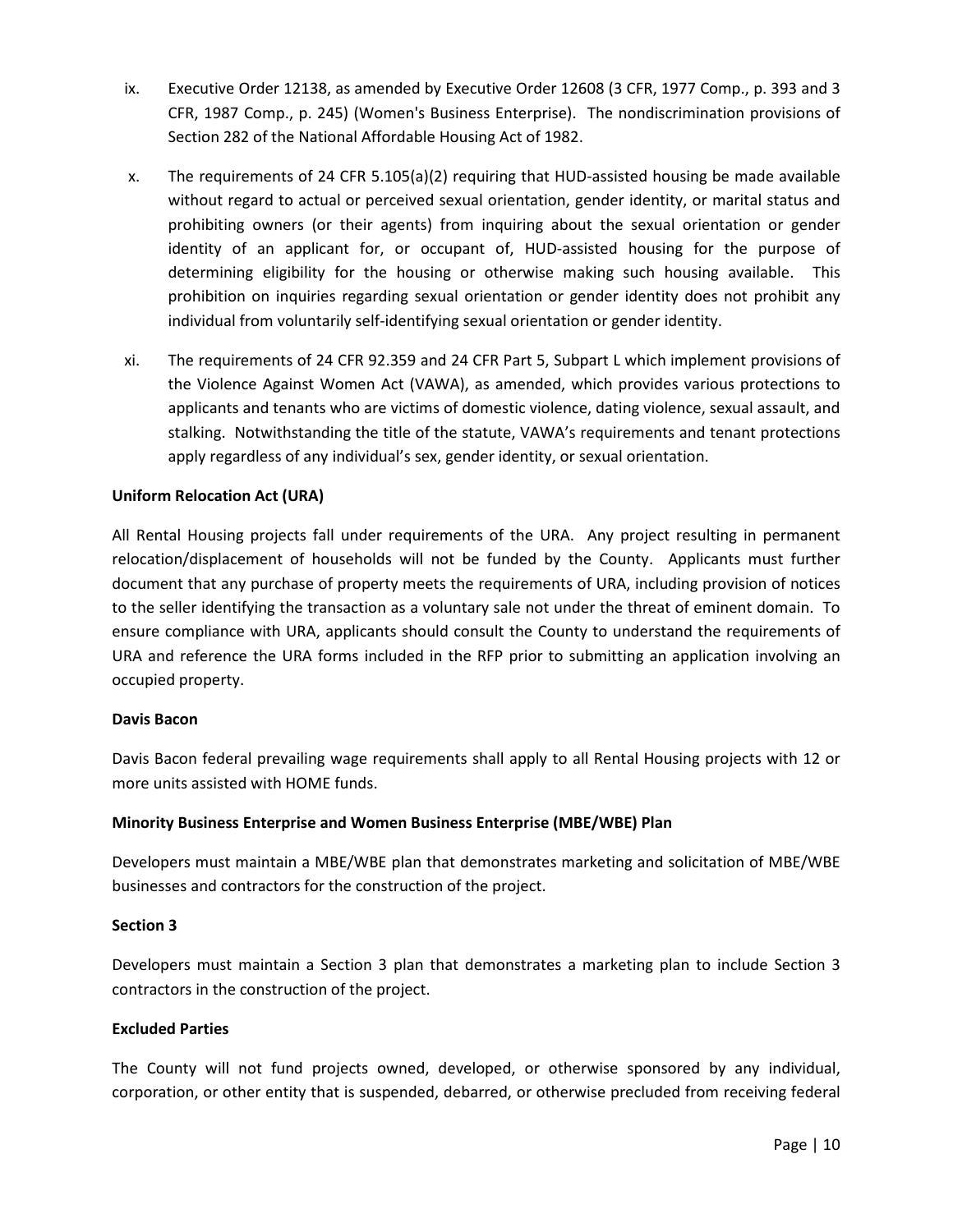awards. Nor may the owner contract with any other entity (including but not limited to builders/general contractors, property management companies, or other members of the development team) that are suspended, debarred, or otherwise so precluded. Similarly, the general contractor will be required to determine that subcontractors are not so precluded.

# **4. Ongoing Project Requirements**

### **A. Project Completion Deadline and Period of Affordability**

The period of affordability will be based on the date of project completion as defined by 24 CFR 92.2 which, among other things, requires that all construction activity be complete, all HOME funds drawn from the U.S. Treasury, and project completion information be entered into HUD's IDIS reporting system. For rental projects, project completion occurs upon completion of construction and before occupancy, and units may be marked vacant in IDIS until complete beneficiary data is received. Project completion must occur within 4 years of the date of commitment of funds to the project. If the Owner fails to meet this 4-year deadline, it must repay to the County any HOME funds disbursed for the project. In accordance with the minimum requirements of 24 CFR 92.252(e), new construction rental project funded with HOME shall maintain HOME affordability requirements for a period of **20 years** after project completion.

### **B. Initial Occupancy Deadlines:**

In accordance with 24 CFR 92.252, HOME-funded rental projects must comply with the following deadlines and requirements as evidenced by occupancy by tenants with a written lease that complies with the requirements of 24 CFR 92.253:

- i. Within six (6) months from the date of project completion, if a rental unit remains unoccupied, the Owner will provide to the County information about current marketing efforts and, if appropriate, an enhanced plan for marketing the unit so that it is leased as quickly as possible.
- ii. Within 18 months from the date of project completion, if efforts to market the units are unsuccessful and units remain unoccupied by an eligible tenant, the County will require repayment of all HOME funds invested in each vacant unit. A unit that has not served a low- or very low- income household has not met the purposes of the HOME program. Therefore, the costs associated with the unit are ineligible.

### **C. Marketing and Leasing Materials:**

The owner/developer must establish a written tenant selection plan consistent with the requirements of 24 CFR 92.253(d). Among other requirements, the tenant selection plan must, insofar as is practical, provide for the selection of tenants from a project's waiting list in chronological order of their applications and provide written notification to any rejected applicant of the reason for their rejection.

All HOME funded projects with five (5) or more HOME-assisted units must establish an affirmative marketing plan detailing marketing procedures to attract eligible occupants without regard to race, color, national origin, sex, religion, familial status, disability, or sexual orientation. Affirmative marketing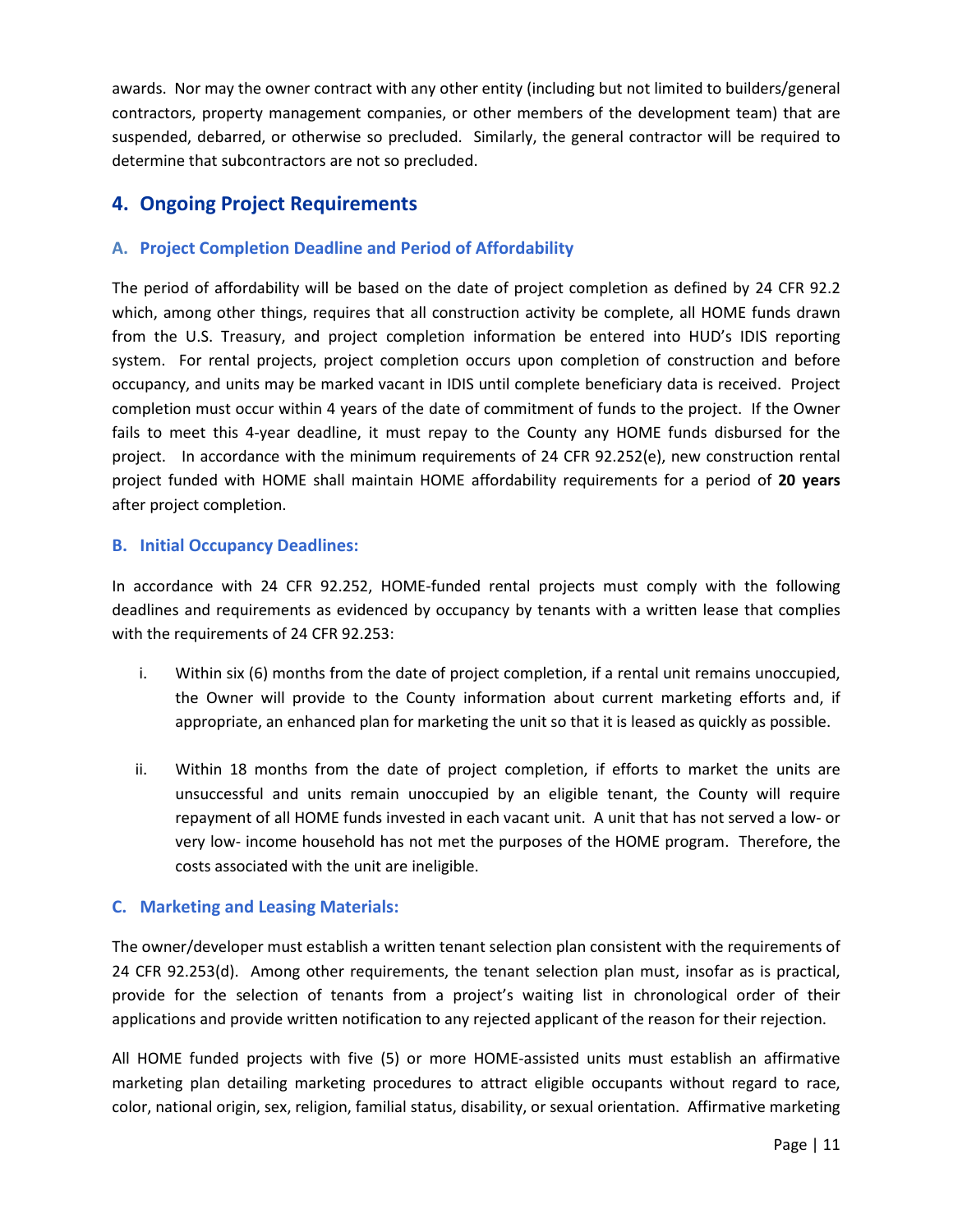plans shall include all required aspects as stated in 24 CFR 92.351(a)(2). The County will accept affirmative marketing plans using the most recent version of form HUD-935.2A or in another format as may be specified by the County from time to time. HUD-935.2A is available online at the following link:

### http://portal.hud.gov/hudportal/documents/huddoc?id=935-2a.pdf

Leases between the tenant and owner shall be for one year, unless by mutual agreement between the tenant and the owner. Owners are required to provide 30 days' written notice prior to terminating or refusing to renew the lease. Owners are prohibited from including unfair provisions in HOME project leases. In accordance with the provisions of 24 CFR 92.253, the following terms are prohibited from HOME project leases:

- i. Agreement to be sued
- ii. Treatment of personal property
- iii. Excusing owner from responsibility
- iv. Waiver of notice
- v. Waiver of legal proceedings
- vi. Waiver of a jury trial
- vii. Waiver of right to appeal court decision
- viii. Tenant chargeable with cost of legal actions regardless of outcome
- ix. Mandatory supportive services

The County may require owners to use a HOME Lease Addendum, as may be updated from time to time.

### **D. Prohibition on Certain Fees to Tenants**

Pursuant to 24 CFR 92.214, HOME program participants may not charge fees to program beneficiaries to cover administrative costs related to the cost of administering the HOME program. Specifically, rental project owners may not charge tenants fees that are not customarily charged to tenants of rental housing (e.g., laundry room access fees). However, Owners may charge fees for the following:

- i. Reasonable application fees to prospective tenants;
- ii. Parking fees to tenants only if such fees are customary for rental housing projects in the neighborhood; and
- iii. Fees for services such as bus transportation or meals, as long as the services are voluntary and fees are charged only for services provided.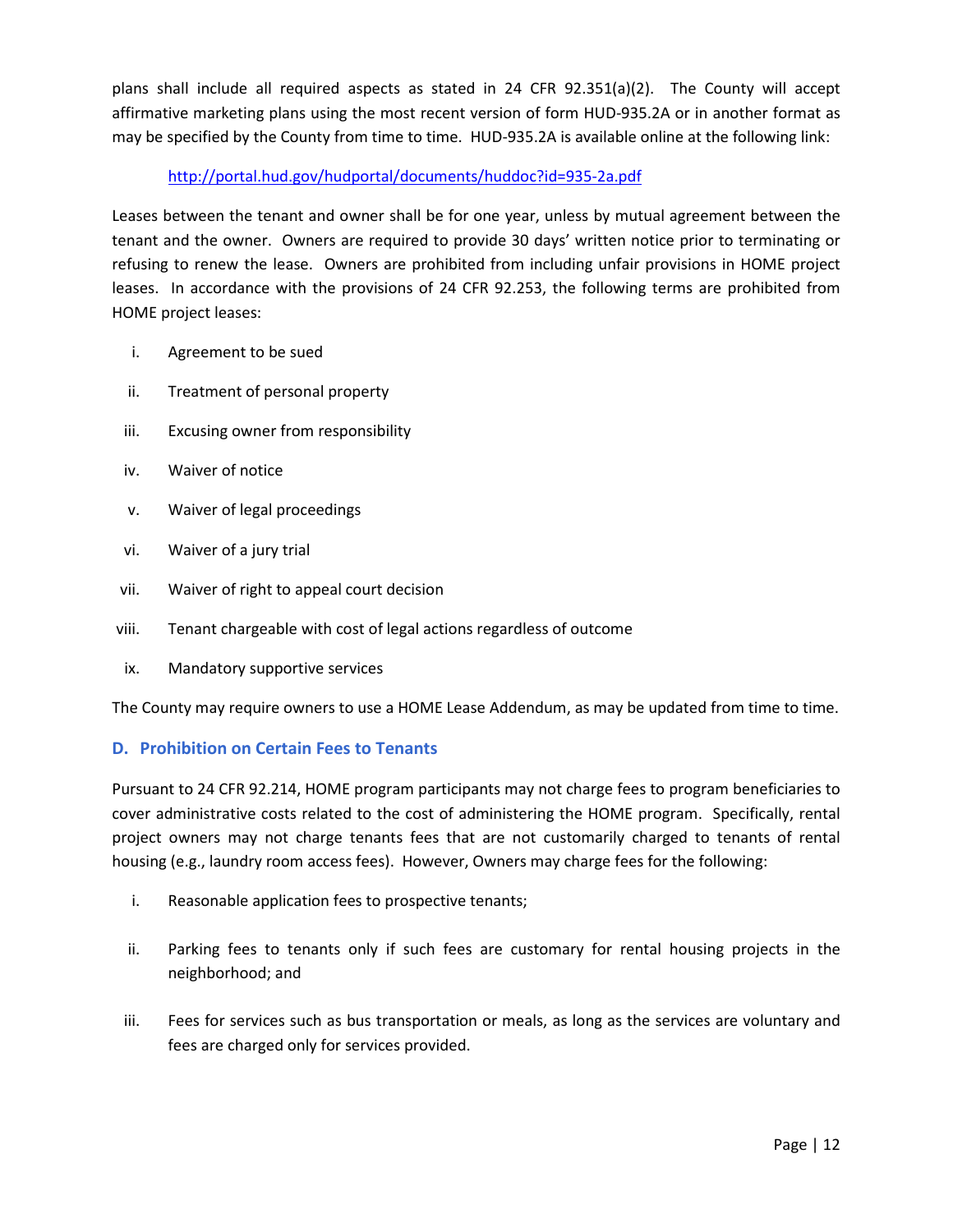The County will review and approve fee schedules annually to ensure that any fees charged in addition to rent are permissible under the applicable HOME requirements and whether proposed fees are reasonable and customary based on market comparisons.

### **E. Reporting and Recordkeeping**

To allow effective oversight of funded projects and document compliance with applicable HOME requirements, all projects must submit periodic reports to the County. While this section outlines standard reporting requirements, the County reserves the right to require additional reporting or to alter the reporting format or frequency based on future changes to HOME requirements or County policy. Additionally, the County reserves the right to require additional or more frequent reporting for projects with compliance deficiencies.

- i. Owners are required to report quarterly during the development phase and lease-up phase. Quarterly reports will be due on the  $15<sup>th</sup>$  of the month following the end of the prior quarter (e.g. by April  $15<sup>th</sup>$  reports on the first quarter are due);
	- During the construction phase, owners must provide quarterly reports detailing construction progress and barriers to progress, copies of invoices being paid, and evidence of appropriate lien waivers.
	- During the initial phase of lease-up, owners are required to provide quarterly reports detailing number of additional leases, total project leases, marketing activity, and monthly income and expenses. Once the owner has leased 90% of project units, leasing and marketing reporting will be required annually.
- ii. Annual Reports shall be required for all HOME projects and shall be completed in accordance with the forms for the Rental Property Owner's Annual Report Narrative and Rental Property Owner's Financial Report and all related documents. Annual reporting requirements will, at a minimum, consist of the following information:
	- Owner;
	- Project name;
	- Rent Roll indicating occupancy, tenant income, rents, and utility allowances for all Low- and High-HOME units;
	- Outstanding loans on the property;
	- Development yearly financial performance including:
		- o Operating surplus or deficit;
		- o Vacancy rate;
		- o Rent collection rate; and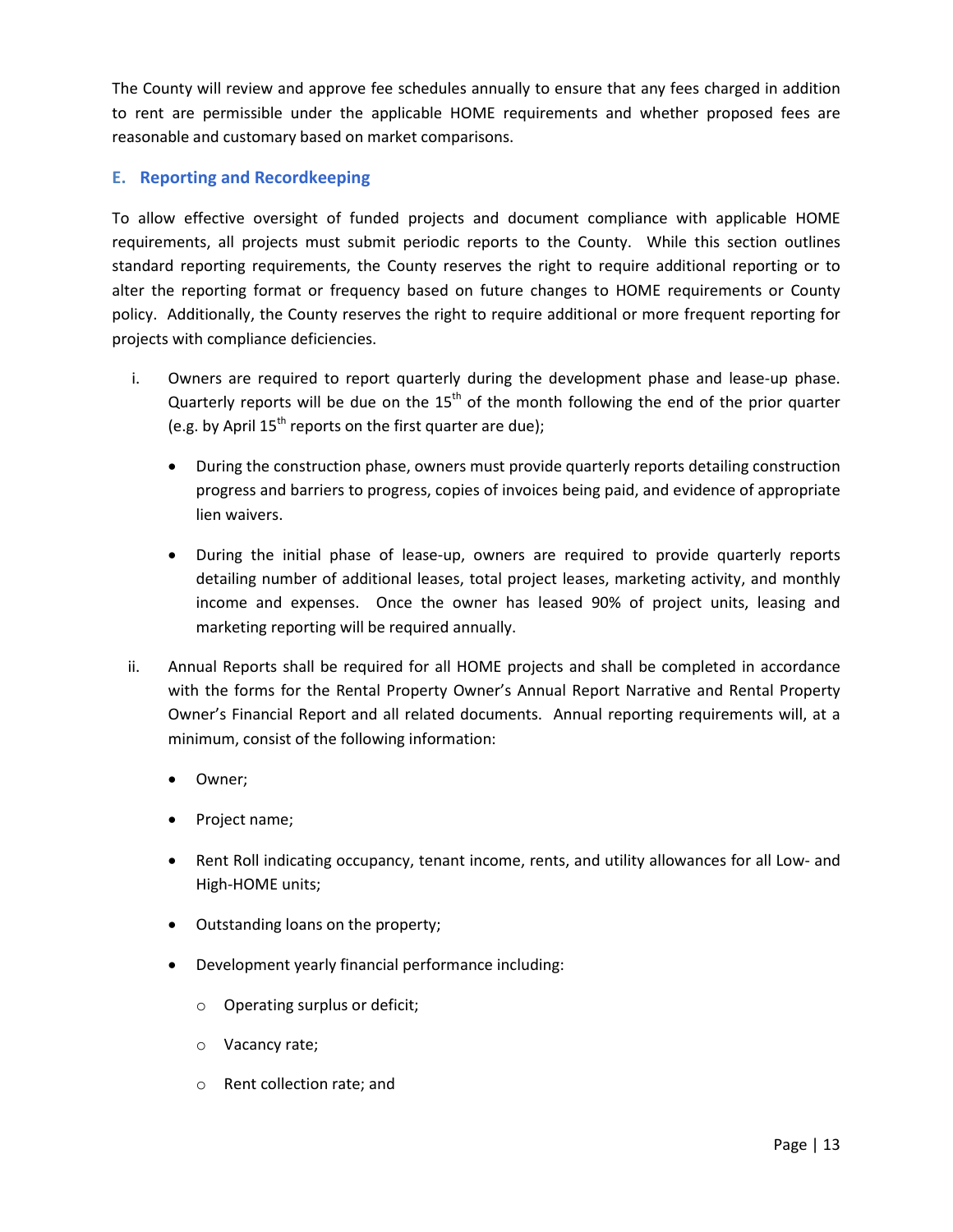- o Tenant turnover;
- Copy of the Lease Agreement; and
- Capital expenditures (previous year and any planned for next 3-5 years).
- iii. The County may require more frequent reporting due to findings identified during annual monitoring, or findings identified during quarterly reports submitted during the development and lease up phases.
- iv. All HOME projects shall be required to submit an annual audit prepared by an independent Certified Public Account.
- v. Owners and developers shall allow the County, HUD, HUD's Office of Inspector General, State of Alabama, the Comptroller General of the United States (aka the GAO), and all other pertinent Federal or State agencies or their designated representative the right to inspect records and property.
- vi. Owners must annually submit any updates to their Tenant Selection Policy and affirmative marketing plan and must maintain records of annual efforts to affirmatively further fair housing in accordance with 24 CFR 92.351. Updates must clearly detail all changes.
- vii. The County will periodically require owners to obtain a capital needs assessment prepared by an independent third-party architect, engineer, or other qualified firm approved by the County. Initially, the County expects that capital needs assessments would be required every five (5) years following project completion. Such capital needs assessments shall be used for the purposes of determining the adequacy of the Replacement Reserve, taking into account its existing balance, planned deposits, and anticipated future capital replacement costs for the Project.

If the capital needs assessment indicates the Replacement Reserve is not sufficient to address anticipated capital costs during the Affordability Period, the owner must, at the County's option, either make an additional deposit or increase its annual deposits sufficient to meet any underfunding. If an additional deposit is required by the County, the owner (or the Guarantors) must replenish the Replacement Reserve Account within six months.

### **F. Conflict of Interest**

To comply with HOME requirements and to maintain a high standard of accountability to the public, conflicts of interest and perceived conflicts of interest must be avoided.

i. Owners shall maintain compliance with all HUD conflict of interest provisions as stated in 24 CFR 92.356(f).

Owners with employees, family members, consultants, or agents that are otherwise eligible to occupy HOME funded-units must receive waiver/approval from County staff before entering into a lease with HOME eligible employees. 92.356(f) provisions apply to all HOME projects.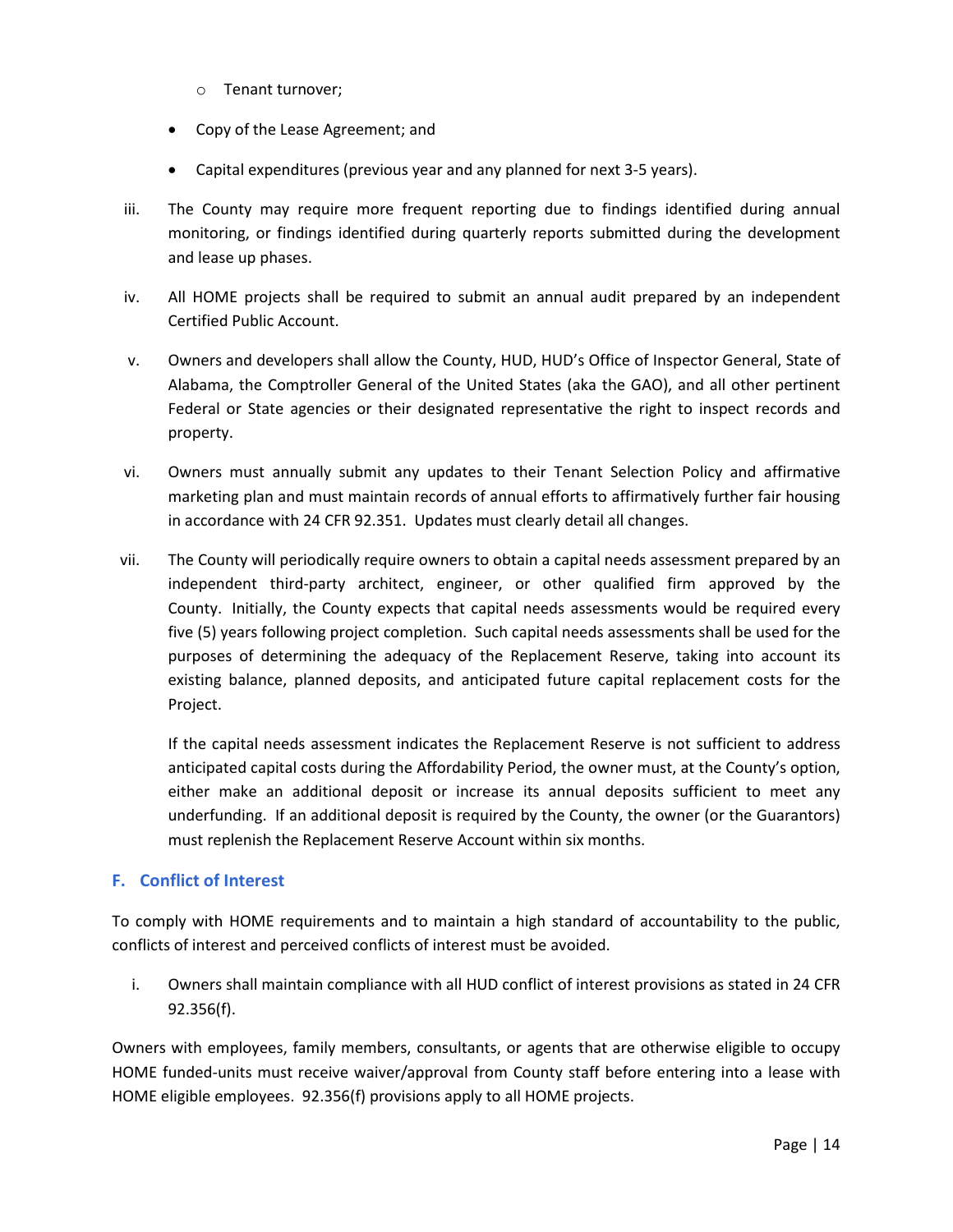While conflict of interest provisions do not prohibit developers of housing from utilizing identity-ofinterest providers, any identity-of-interest relationship must be disclosed in advance and approved by the County.

# **5. Structure of Transaction**

### **A. Loan Types and Terms**

The County will provide HOME funds in the form of a loan to the entity that owns the property. No grants will be awarded, and funding commitments are not transferable without prior written County approval.

The County's HOME Loan is intended as permanent financing. Proceeds of the HOME loan may be released during construction subject to the requirements below or may be disbursed as a permanent loan only upon achievement of Stabilized Occupancy.

In all cases, the HOME loan will:

- i. Have a minimum term of 20 years following project completion;
- ii. Be repayable in full upon sale, refinancing, or transfer of the property or upon maturity; and
- iii. Secured with a promissory note, mortgage, and appropriate UCC liens. Mortgages will be recorded with the Mobile Country Recorder of Deeds and generally may be subordinate only to an approved amortizing first mortgage and to any loan provided by AHFA, if applicable.
- iv. If disbursed during construction, upon disbursement, the loan shall be secured by an irrevocable Letter of Credit in an amount equal to the full loan amount, from a reputable banking institution acceptable to the County. The Letter of Credit will be in force from the first draw-down of County HOME funds and will be released by at the achievement of Stabilized Occupancy, receipt of an acceptable cost certification, and clearance of any monitoring findings related to the County's review of records related to initial project development and lease-up.

Typically, the County will offer one of two potential repayment structures:

- i. Most loans will carry a 0% interest rate and require repayment over a 20-year term; or
- ii. At the County's option, and based on its underwriting evaluation, the loan may be structured as a cash-flow contingent loan with payments limited to 50% of cash flow remaining after all County approved operating costs and deposits to reserves.

### **B. Guarantees**

Unless otherwise determined by the County, not including investor/syndicator partners or members of the ownership entity, all underlying individuals, corporate entities, partnerships, or limited liability companies with an interest in the project's ownership entity or receiving any portion of the developer fee will be required to provide the following guarantees:

i. Completion Guarantee including provisions guaranteeing construction completion of the project.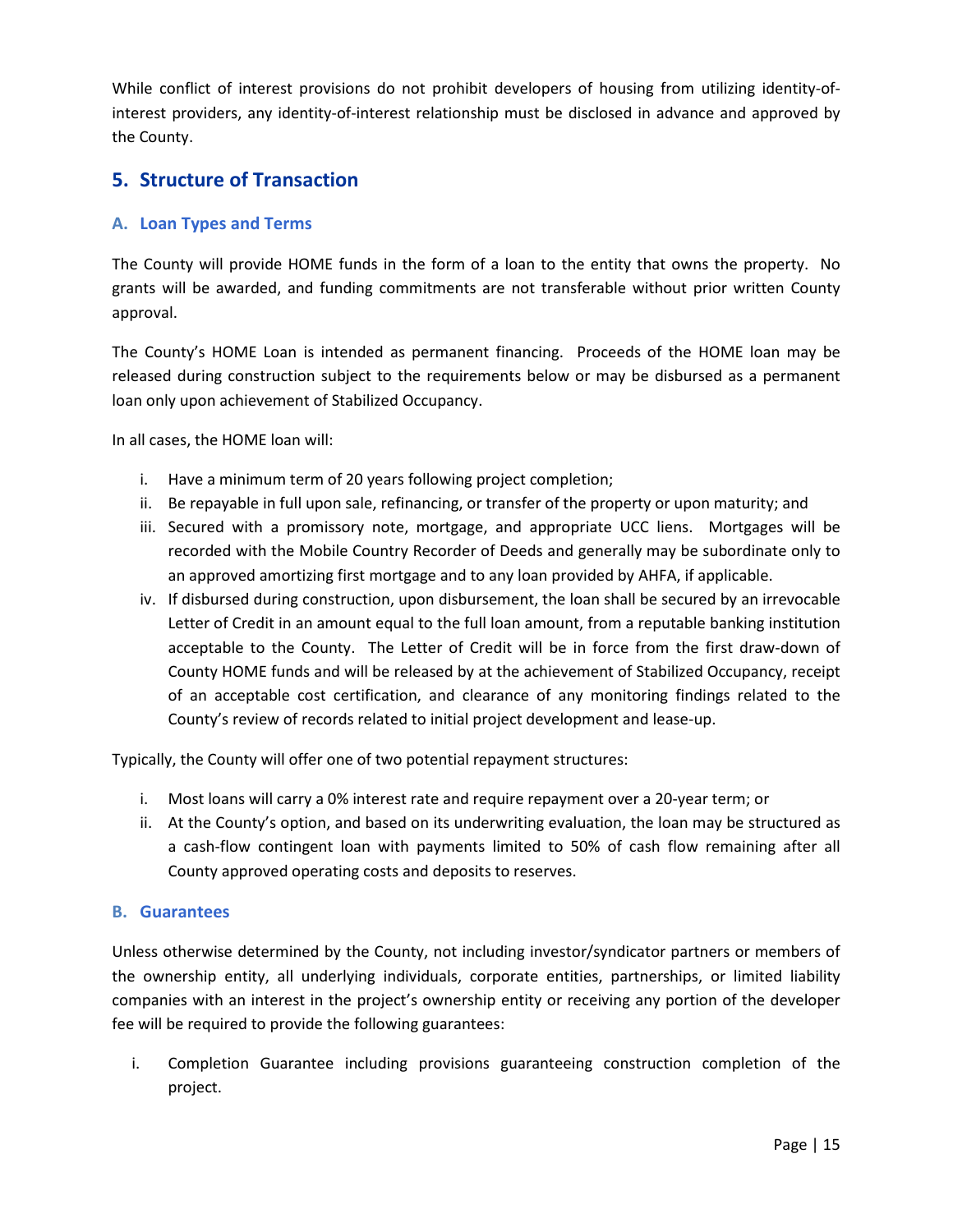- ii. Repayment Guarantee including provisions guaranteeing environmental compliance and compliance with HUD HOME guidelines.
- iii. Replacement Reserve Guarantee to ensure annual deposits to a Replacement Reserve for the project in an amount consistent with the loan documents and/or covenant running with the land.

Guarantees shall be joint and several and must remain in effect throughout the affordability period.

### **C. Property Covenants and Restrictions**

Each HOME-funded project property must maintain Covenants and Restrictions enforcing HOME and County guidelines. The Covenants and Restrictions will be separately recorded and will remain in place for the Affordability Period even if the HOME loan is pre-paid. The following guidelines must be enforced through Covenants and Restrictions:

- i. Owner will be owner in fee simple of the property unless the County agrees to a 99-year ground lease structure;
- ii. Property is not subject to additional liens or encumbrances that the County has not agreed to;
- iii. Other than a Low Income Housing Tax Credit land use restriction, the HOME Covenants and Restrictions must be recorded senior to all liens and encumbrances associated with the project financing, including any loans senior to the County's HOME loan, and structured to survive any foreclosure by a senior lien;
- iv. The County must approve any transfer of the property. Such approval will be in the County's sole discretion;
- v. Provisions to enforce ongoing requirements for project compliance through the HOME Affordability period, including:
	- The length of the period of affordability;
	- Income and rent restrictions on HOME-assisted units;
	- Property standards to be enforced;
	- Marketing and leasing requirements; and
	- Recordkeeping and reporting requirements.

#### **D. HOME Agreement**

In addition to any financing documents, owners of HOME-financed projects must sign a HOME agreement with the County. The HOME agreement will identify requirements for compliance with the HOME regulations and the County's Rental Housing Program requirements and will remain in effect in the event of any prepayment of the HOME loan.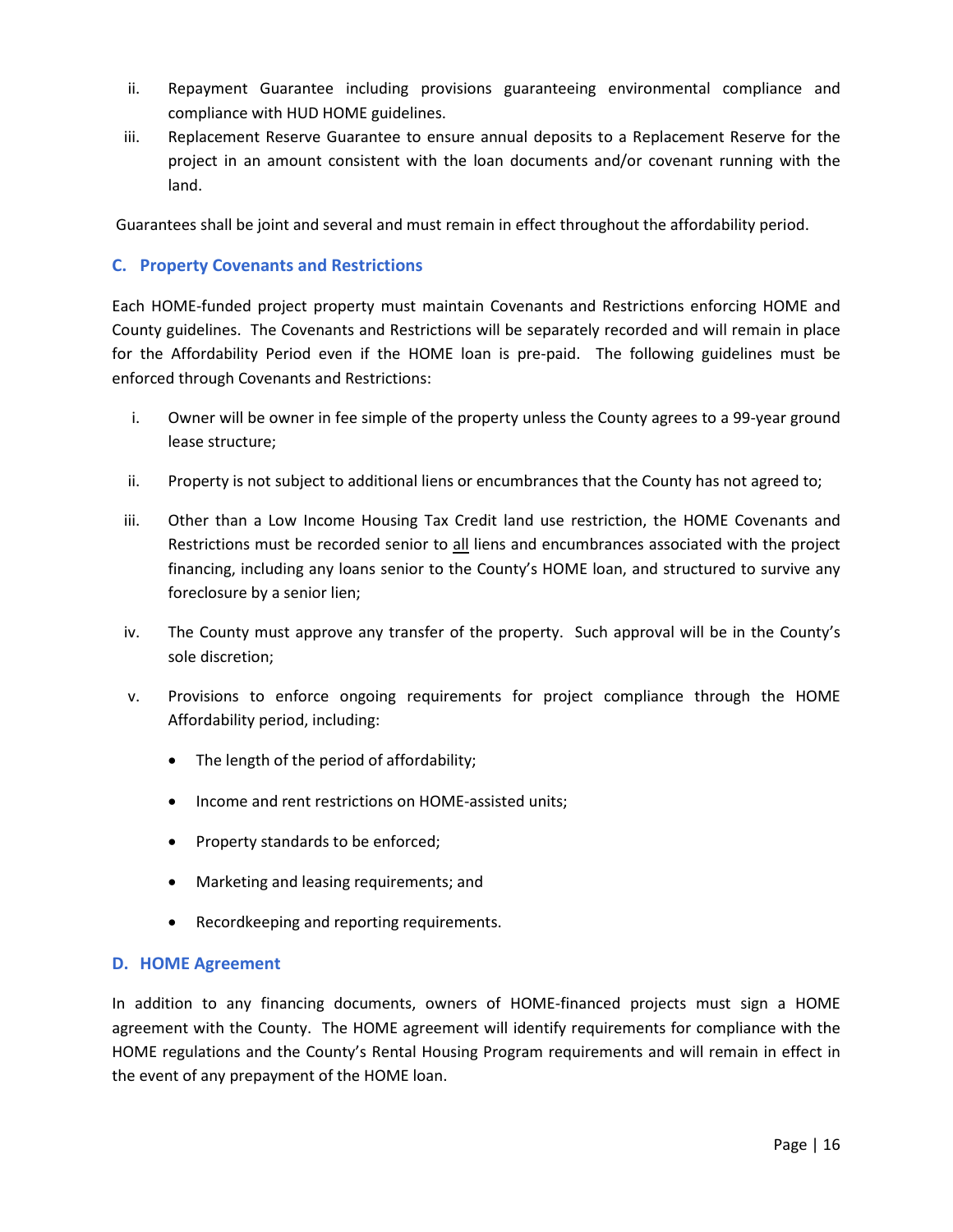# **6. Underwriting & Subsidy Layering Reviews**

### **A. Project Underwriting**

All HOME project applications must include a third-party market study. Unless otherwise approved by the County, market studies shall be prepared by providers who are members of the National Council of Housing Market Analysts (NCHMA) using the model content standards promulgated by NCHMA. Owner's may generally submit the market study used in conjunction with the Owner's LIHTC application, if applicable. Market studies must be less than 1 year old. The County reserves the right to require an updated market study prior to the commitment of HOME funds. Proposed rent levels must be supported by the applicant's market study and within HOME regulatory limits.

All HOME applications must include financial statements from all underlying owners and guarantors. Owners must have a net worth equal to 10% of the total development cost with net liquid assets equal to 3% of the total development cost.

- i. Vacancy factor of at least 7% for family developments and at least 5% for elderly developments.
- ii. County staff will use a maximum 2% inflation factor for all sources of income.
- iii. As part of any RFP, the County will specific minimum per-unit per-year operating cost underwriting standards. Additionally, all operating expenses will be underwritten with an annual inflation factor of at least 3%.
- iv. All HOME projects must maintain a total project Debt Coverage Ratio (DCR) of 1.20 through the affordability period. Properties with a DCR that exceeds 1.20 may have rent increases reduced or denied.
- v. Proposals must include justification of operating costs that includes a comparison to similar projects in the local market. Whenever possible, comparable properties should be operated by the proposed management company.
- vi. A capitalized operating reserve equal to at least six months of operating expenses, reserve deposits, and debt service must be established at the initial closing of the project. This reserve must be in addition to any dedicated "deficit reserve" that may be established to account for predicted deficits with the project's 20-year cash flow projection. HOME funds cannot be used to establish this reserve.
- vii. At a minimum, projects must make replacement reserve deposits of \$300 per unit per month for family projects and \$250 per unit per month for elderly projects and. Replacement Reserve must be funded and maintained for the full affordability period and reflected in the operating expenses for the full 20-year projection of expenses. Reserve deposits will be inflated at 3% annually.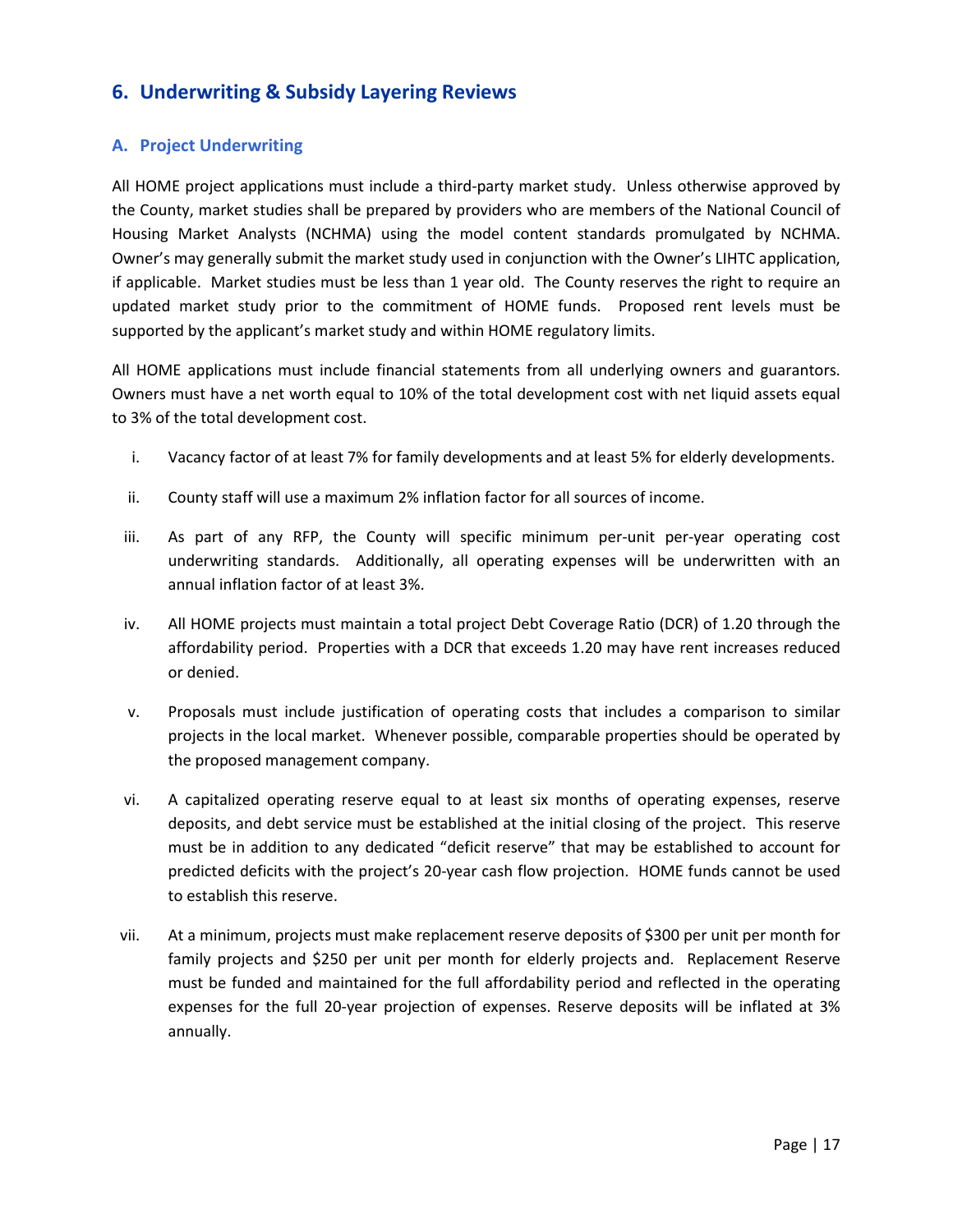- viii. For equity pricing that is above AHFA's projections, if applicable, applicants must submit documentation indicating that a syndicator or investor has reviewed the proposal and indicated preliminary pricing along with their interest in the project.
- ix. Applicant must provide the amounts and terms for the construction financing, permanent financing, and, if applicable, owner equity information.

### **B. Proforma Requirements**

Applicants are required to provide the proforma to the County in the form of an unlocked Microsoft Excel file. The County will generally allow submission of the project proforma in the applicant's standard format provided it explicitly shows:

- i. An itemized breakdown of units by bedroom size, square footage, income restriction, and both gross and net rent levels (i.e. net rents are those actually charged after adjusting rents for tenant paid utilities);
- ii. Operating cost assumptions should be itemized and show costs on both a total development and per unit basis. The County prefers the format provided by AHFA in its application package;
- iii. The hard costs of any stand-alone accessory buildings (including leasing offices, community buildings, laundry facilities, free-standing garages or carports, or maintenance buildings), off-site infrastructure costs, and organizational costs such as partnership or syndication expenses associated with establishing the ownership entity and/or equity investment terms should be specifically itemized in the Development Sources and Uses so that the County can complete preliminary HOME cost allocation calculations. Further, for projects using LIHTCs, the Development Sources and Uses should clearly show which costs are included in basis, whether the project qualifies for a 30% basis boost;
- iv. For projects using LIHTCs, net tax credit equity projections should be supported by calculations clearly showing anticipated pricing; and
- v. The 20-year operating projection should clearly show inflation assumptions for all revenues and expenses, including increases in replacement reserve funding.
- vi. Costs and fees to be paid to the County as permitted by the HOME program. The HOME program allows the County to include, as project costs, its internal soft costs specifically attributable to the project. These may include consulting, legal, inspection, and staff costs associated with reviewing, processing, and monitoring award of funds to a project. The County will notify Owners of the amounts to include in their Development Sources and Uses for "Mobile County-Lender Due Diligence & Legal Costs" and annual "Mobile County Compliance Monitoring Fees."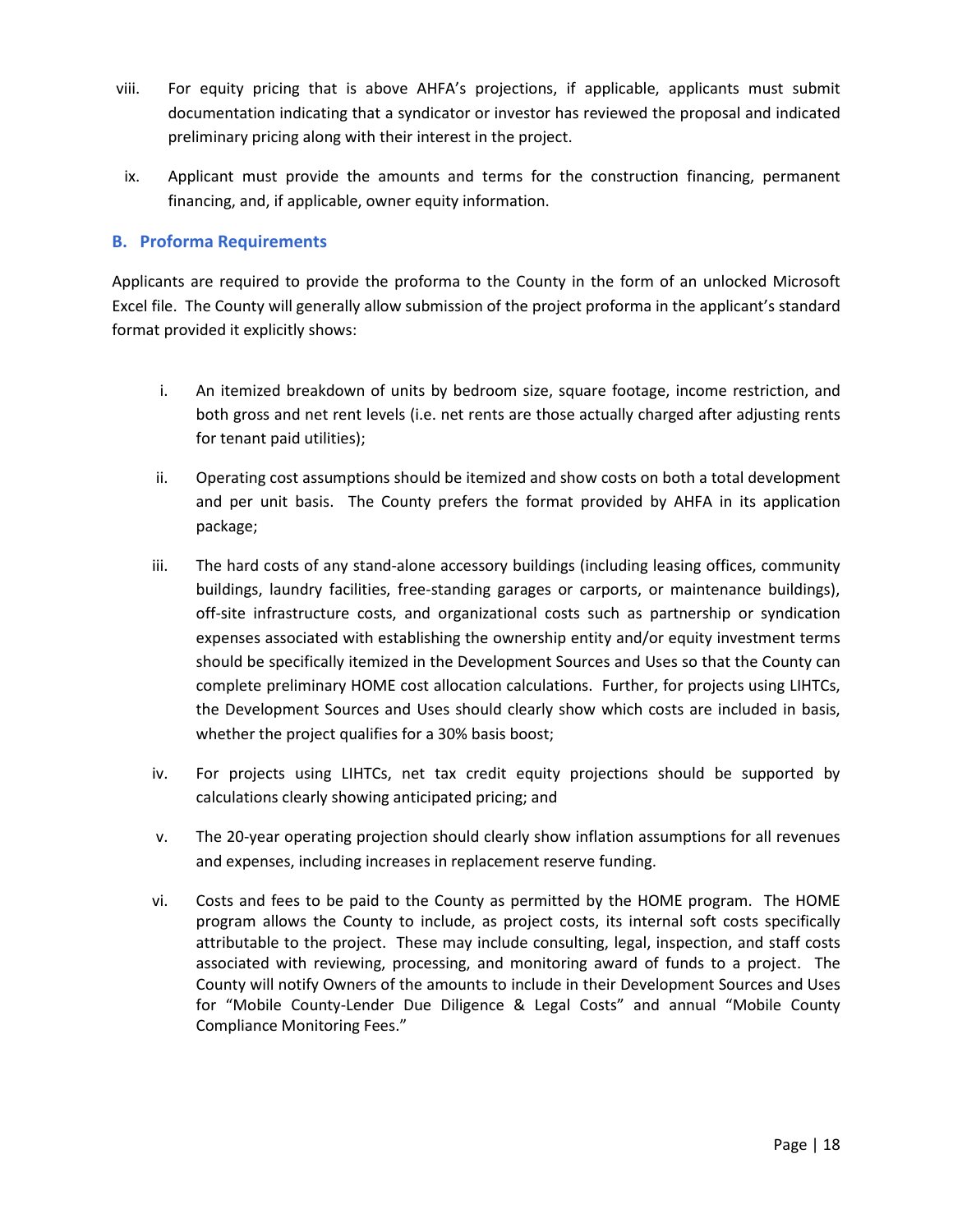### **C. Cost Limitations**

All project costs must be reasonable and customary. The County reserves the right to review any lineitem cost to ensure that total project costs are not excessive. Additionally, HOME projects will be subject to the following specific cost limitations:

- i. The maximum allowable developer fee is 15% total development costs (less the developer fee itself).
- ii. Maximum allowed builder General Requirements, Overhead, and Profit are 6%/2%/6%.
- iii. Architectural and engineering fees may not exceed 7% of total project hard costs.
- iv. Acquisition costs are limited to fair market value as determined by a third-party appraisal.

### **D. Other Public Funding Sources**

Owners must disclose all other public sources of or applications for funding with initial HOME Rental Housing application to the County at the time of application and upon receiving any additional commitments of public source funding. The County will conduct a subsidy layering review as part of the underwriting process for any project that includes other public subsidies. Using its underwriting criteria, the County will assess the project and may require changes to the transaction to ensure that cash flows to the owner/developer are not excessive. Changes may include a reduction in HOME funds awarded, reductions in the rents being charged to tenants, requirements that excess cash is deposited to an operating reserve, or increases in annual payments on the HOME loan.

The County will consider adjusting its underwriting in consultation with other public funders including AHFA, if applicable to the project. The County retains, at its sole discretion, the power to decide whether to accept alternative standards.

### **7. Construction Process**

### **A. County Construction Inspections**

Whether or not HOME funds are being sought in association with any particular draw, the County must be provided with copies of all contractor invoices and provided reasonable notice of monthly draw inspections during the construction period. County staff will participate in all draw reviews and conduct inspections to ensure that the project is progressing and that work completed is consistent with all applicable HOME requirements.

#### **B. Davis Bacon**

When Davis Bacon applies to a project, the County must be provided with compliance documentation throughout the construction period even though HOME will be provided as a permanent loan following the completion of construction. Prior to commencing construction, the County must approve current wage determinations applicable to the project. The contractor will be required to provide weekly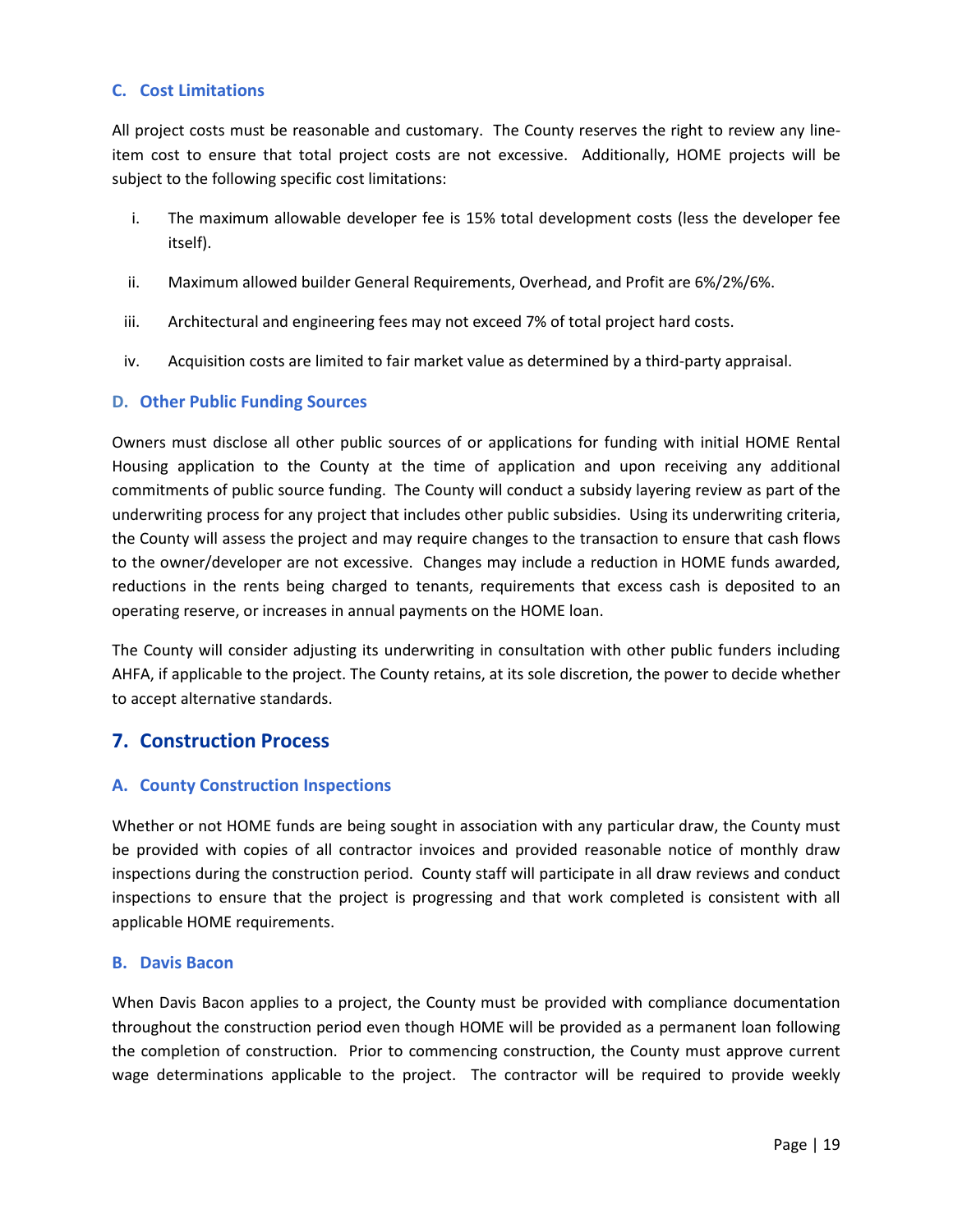payroll forms to the County and allow access to the site and workers for the purpose of completing worker interviews.

The County will accept Form WH-47 or acceptable internal forms from the contractor. Form WH-347 and instructions for completing it may be accessed at http://www.dol.gov/whd/forms/wh347instr.htm.

### **C. Drawing County HOME Funds**

The County's HOME Loan may be structured as a construction to permanent loan or a permanent loan only. When used as construction financing, the County loan shall be secured by an irrevocable Letter of Credit in an amount equal to the full loan amount, from a reputable banking institution acceptable to the County. The Letter of Credit will be in force from the first draw-down of County HOME funds and will be released following:

- i. Construction completion and satisfactory inspection by the County;
- ii. Achievement of Stabilized Occupancy which shall be defined to include:
	- o Lease-up of all HOME-designated units, submission of tenant data necessary to complete the Project in HUD's IDIS system, and the County's approval of income determinations for HOME-assisted tenants;
	- o Physical occupancy of no less than 93% of all units;
	- $\circ$  3 consecutive months of sustained economic occupancy (net rent collected divided by gross rent potential) of at least 93%; and
	- $\circ$  3 consecutive months of sustained operating performance at or above a debt coverage ratio of 1.20 (inclusive of all required debt payments and calculated as if any amortizing County HOME loan payment was payable on a monthly basis).
- iii. Review and acceptance of appropriate source documentation by the County, including but not limited to submission of a cost certification prepared by an independent Certified Public Accountant following completion of construction and payment of all development costs;
- iv. A determination by the County that all HOME requirements pertaining to the initial development of the Project have been met, including but not limited to monitoring of Davis Bacon compliance.

#### **D. Project Closeout**

Owners are required to submit demographic data at lease up for all HOME funded units. Data shall include elderly status, race, gender, female head of household, number of household members, and percent of area median income. Owners must be aware that the affordability period does not begin for HOME-funded units until all project costs are processed, all demographic data is verified by County staff, and the project is entered as completed in the HUD Integrated Disbursement and Information System (IDIS).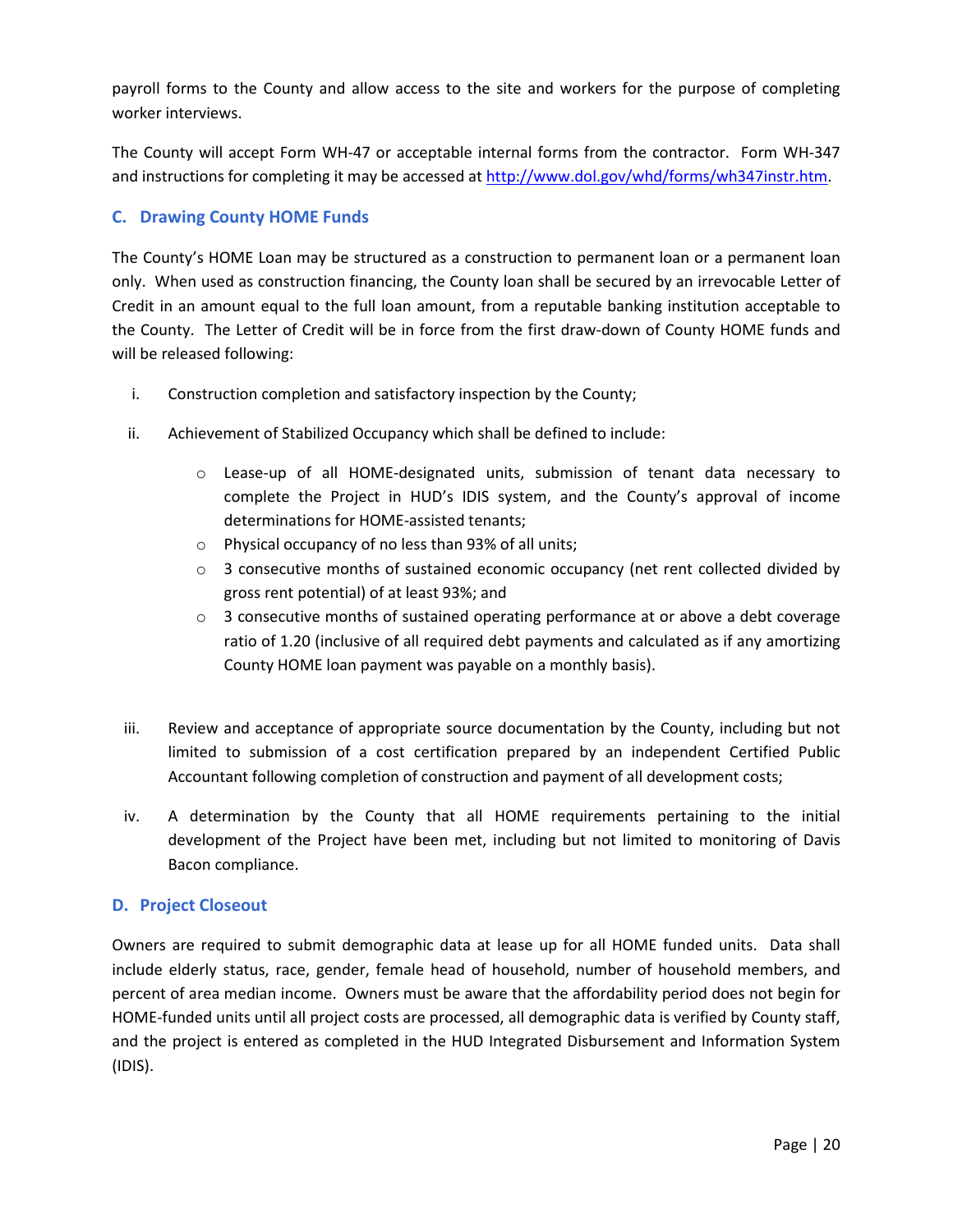The County requires a copy of the final project sources and uses statement and submission of the project cost certification prepared by an independent Certified Public Accountant following completion of construction and payment of all development costs.

# **8. Long Term Monitoring**

Following project closeout, the County will monitor the project for ongoing compliance with HOME requirements, including but not limited to income and rent restrictions, property standards, tenant protections, and marketing and fair housing requirements. In addition to requiring periodic reporting as outlined in Section 4.E. above, the County will conduct on-site monitoring visits. The purpose of those visits will include reviews of project records and inspection of the premises including common areas and residential units. In most cases, such reviews will take place annually based on existing HOME requirements at 24 CFR 92.504(d)(1). However, the County reserves the right to conduct site visits more or less frequently based on changes to HOME regulations and County policy or based on evidence of compliance deficiencies in a prior monitoring visit.

# **Exhibit A: Full Application Requirements and Due Diligence Exhibits**

**INSTRUCTIONS:** To apply for funding, applicants must submit all materials required by the County's HOME request for proposals along with all bolded due diligence items from the list below. Applicants will need to submit all items, including non-bolded items, prior to receiving a formal commitment of funds from the County and should submit all items that are available with their initial application.

The County reserves the right to require additional due diligence items as needed to evaluate the project, document compliance with HOME and other applicable federal regulations. Additionally, following a commitment of HOME funds, additional items will be required in order to close on the County's HOME loan.

### **APPLICATION**

- **Complete Response to Request for Proposals including all required certifications and attachments**
- **Executive Summary containing a brief synopsis of the proposed development and number of units, location, project costs and the proposed financing. The Summary should also have a brief description of the proposed complex (frontal elevation and floor plan only—detailed drawings are not required with RFP), proposed site plan, security arrangements, amenities and accessibility/adaptability provisions;**
- **Itemized summary of "self-score" under Draft Alabama Qualified Allocation Plan**
- $\Box$  AHFA Rental Housing Programs Application and all exhibits submitted to AHFA (for any development seeking LIHTC or other funding from the AFHA), if applicable.

#### **DEVELOPER CAPACITY & FISCAL SOUNDNESS**

- **Developer statement of qualifications that identifies**
	- o **Recently completed comparable projects completed within the last five (5) years**
	- o **All projects underway and/or pending**
	- o **Staff assigned to this project and their roles and experience**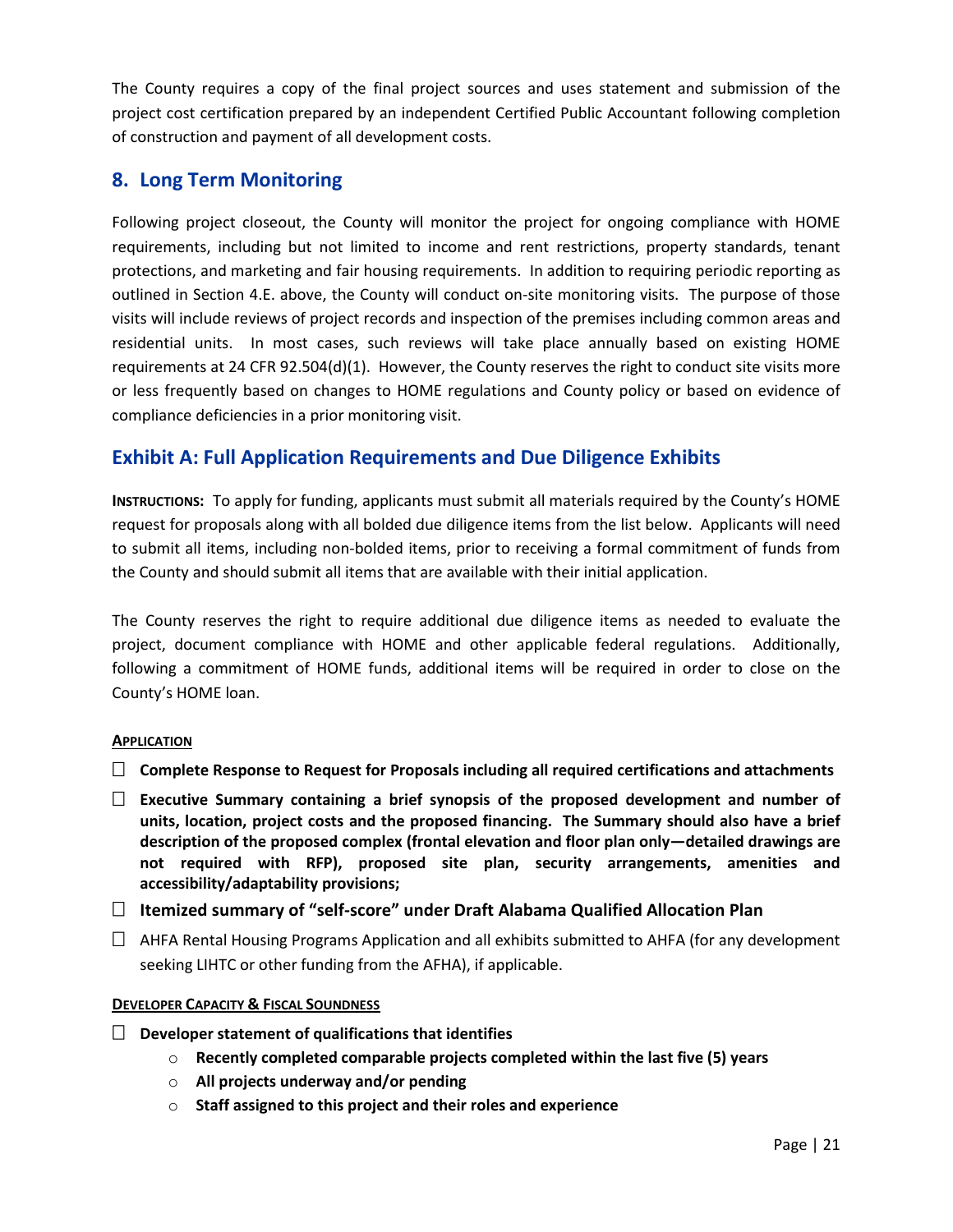- o **Disclosure of any identify of interest**
- **Individual resumes, copies of appropriate licenses and/or professional certifications of assigned developer staff**
- **Information on qualifications of property management agent, if applicable**
- **Current financial statements for developer and any guarantors (not less than 90 days old)**
- **Most recent corporate audit or reviewed financial statements**
- **Most recent tax returns for developer (990s for nonprofit developers)**
- **Certified copies of all organizational documents of all entities in the project, including articles of incorporation, operating agreement, partnership agreement, as applicable**
- **Authority to Release Confidential Information, which is included in the Application Cover Sheet certification. Will allow County to:**
	- o **Contact Banking references**
	- o **Obtain developer's corporate credit report (e.g. Dun & Bradstreet) or personal credit report (e.g. sole proprietors, S-corps, etc.)**
- **Completed Application for CHDO Certification (available from County upon request) along with required documentation (as applicable)**
- **Development team**
	- o **List of third-party development team members**
	- o **Corporation profiles and/or individual resumes, copies of appropriate licenses and/or professional certifications for development team members**

#### **SITE AND PRODUCT**

- **Evidence of site control (e.g. option, etc.)**
- **Uniform Relocation Act documentation**
	- o **URA Notice to Seller of Voluntary Sale**
	- o **Seller certification regarding vacancy (as applicable)**
	- o **Rent Roll and evidence of General Information Notices to existing tenants (occupied properties only)**
- $\Box$  Preliminary Title insurance commitment
- $\Box$  Documentation of existing property value (e.g. tax assessment, appraisal, etc.)
- **Phase I Environmental Site Assessment. The Phase I must be completed in compliance with the American Society for Testing and Materials (ASTM) standard E-1527-13, including Appendices X4 and X5. The Phase I provider should acknowledge in its "statement of purpose" that one use of the report will be to determine compliance with HUD's environmental review requirements at 24 CFR Part 58. (Additional time may be granted for submission of report prepared by third parties if requested in writing at time of application submission.** *Note: Applicants whose project rely on the award of LIHTC will also be required to comply with the applicable Alabama Housing Finance Authority's (AHFA) Environmental Policy Requirements for both Low Income Housing Tax Credits and HOME. While not required at the time of application submission, an acceptable Environmental*